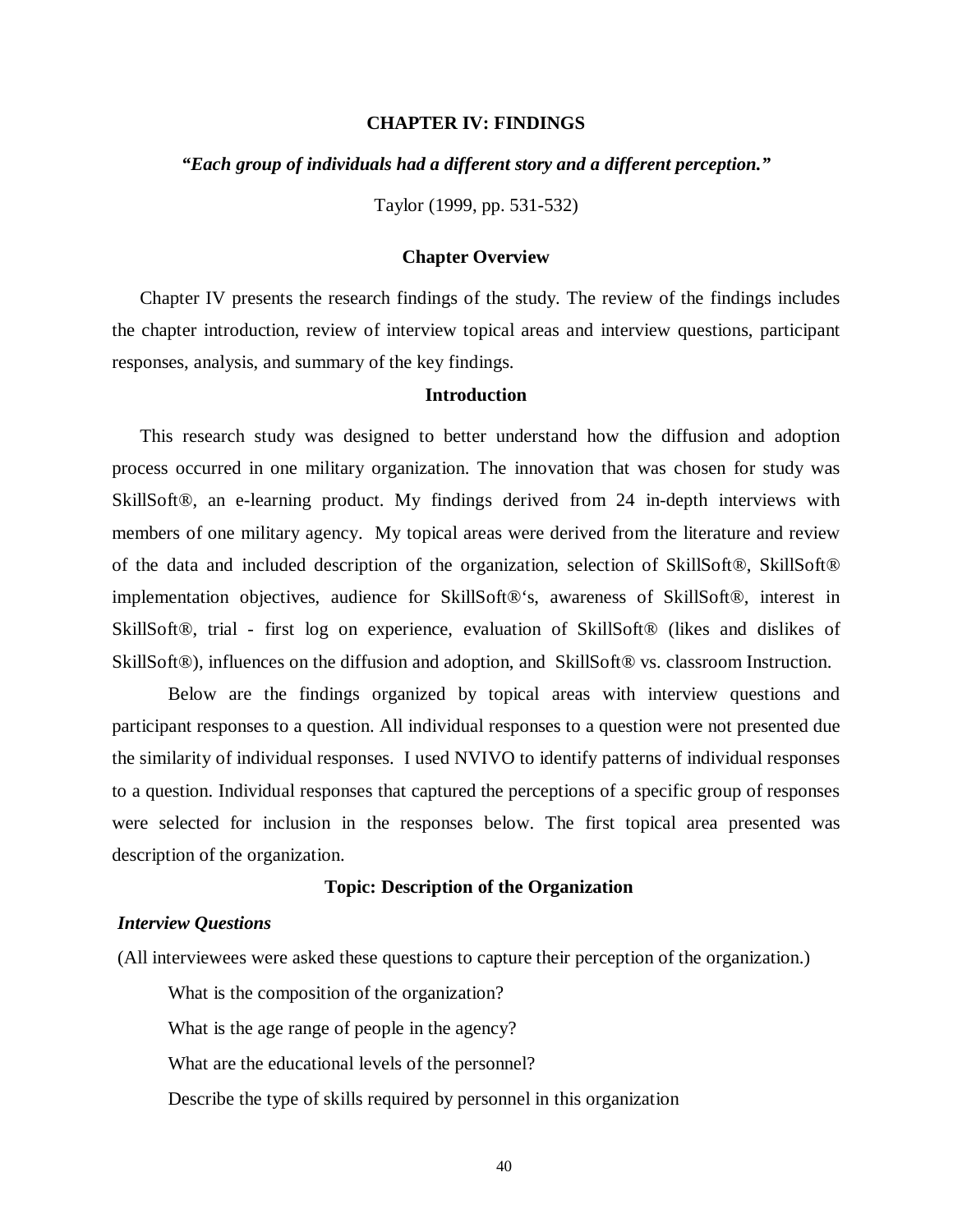Describe the communication channels within the organizations Describe the nature of the organizational and its structure Explain the rank/grade structure of the organization Describe how decisions are made in this military organization Describe the culture and environment of the military agency

# *Participant Responses*

# *Unit Size*

- The Army agency is a small organization that's a mixed workforce.
- There are only several hundred employees (small compared to an Army brigade of 1,000 soldiers).
- The military unit could be viewed as more of a battalion size than a typical brigade.

# **Employee Mix**

- There are military, government civilians, and then there are government contractors.
- ...about 50% military personnel and 50% civilian employees

# *Age*

- The workforce is mixed in ages. The military tend to be primarily younger. The government civilians and contractors tend to be a little bit older.
- Overall, I would say the age of employees' ranges from 20 to 60 years old.

# *Education*

- The education level of the three groups is also...much different. The military tend to be high school educated and possibly some undergraduate levels, whereas the government employees and the government contractors, who were not part of the study, tend to have undergraduate degrees and…graduate degrees.
- NCOs have a high school diploma (some with undergraduate degrees*)*
- Officers have an undergraduate degree (some with graduate degrees)
- Civilian employees have High school diplomas, undergraduate, and graduate degrees.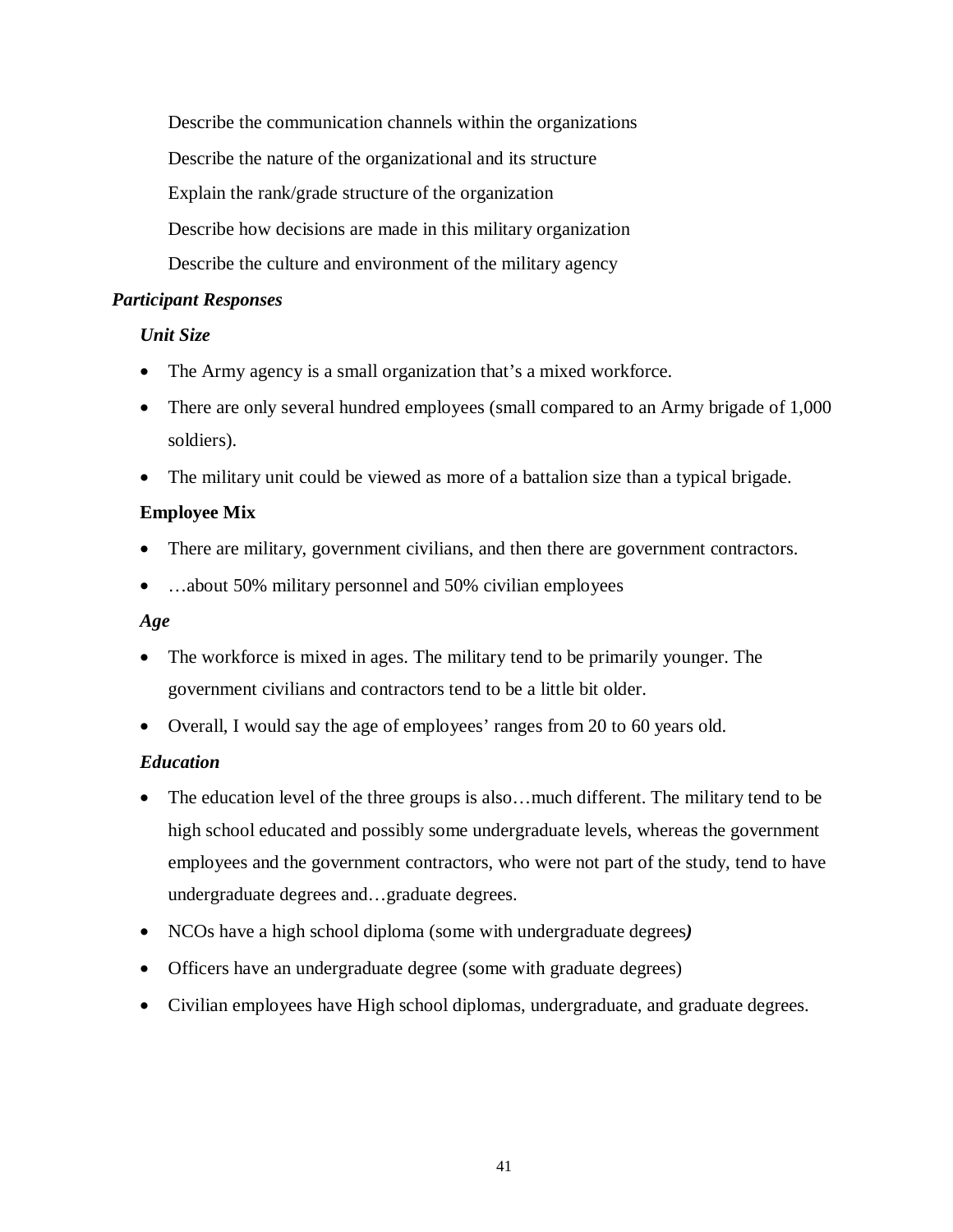# *Gender*

- As far as gender, it's a mixture of male and female.
- The mix is about 60% male, 40% female.

# *Skill Sets*

- The unit is a very technically-focused organization with the skills or learning sets geared more towards the technical side and less towards the professional (soft side).
- Personnel require highly specialized technical skills (computer systems, software, networks, network security), and less managerial or administrative skills.

# *Channels of Communication*

• Chain of command. Officers to enlisted personnel, senior NCOs to enlisted soldiers. Memos, policies, procedures, briefings, e-mail.

# *Command Structure*

- It's a hierarchical military organization just by virtue of where it sits and what it does.
- It is organized like a military unit with a Commander, Deputy Commander, Division Chiefs, and Branch Chiefs however decisions are made at the leader level.

# *Organizational Decision-making Process*

- Authority is somewhat decentralized [i.e., decisions are made at the leader level instead of being made by only one or two individuals within the unit].
- Decision-making has been delegated to the Division and Branch Chiefs**.**

# *Culture and Environment*

- It's crazy; there is not enough time to meet all the work and certainly no time to train.
- It's like an amoeba, a distorted amoeba.
- [The] unit has experienced rapid growth. Staff increased from under 100 to more than 300 in the period of one year due to an increase in the scope of the unit's mission and responsibilities.
- Growth in number of personnel and technical skills required occurred because of the unit's need to perform its worldwide mission.
- The organization's workload (Optempo) increased tremendously in the past 8 months due to new mission requirements.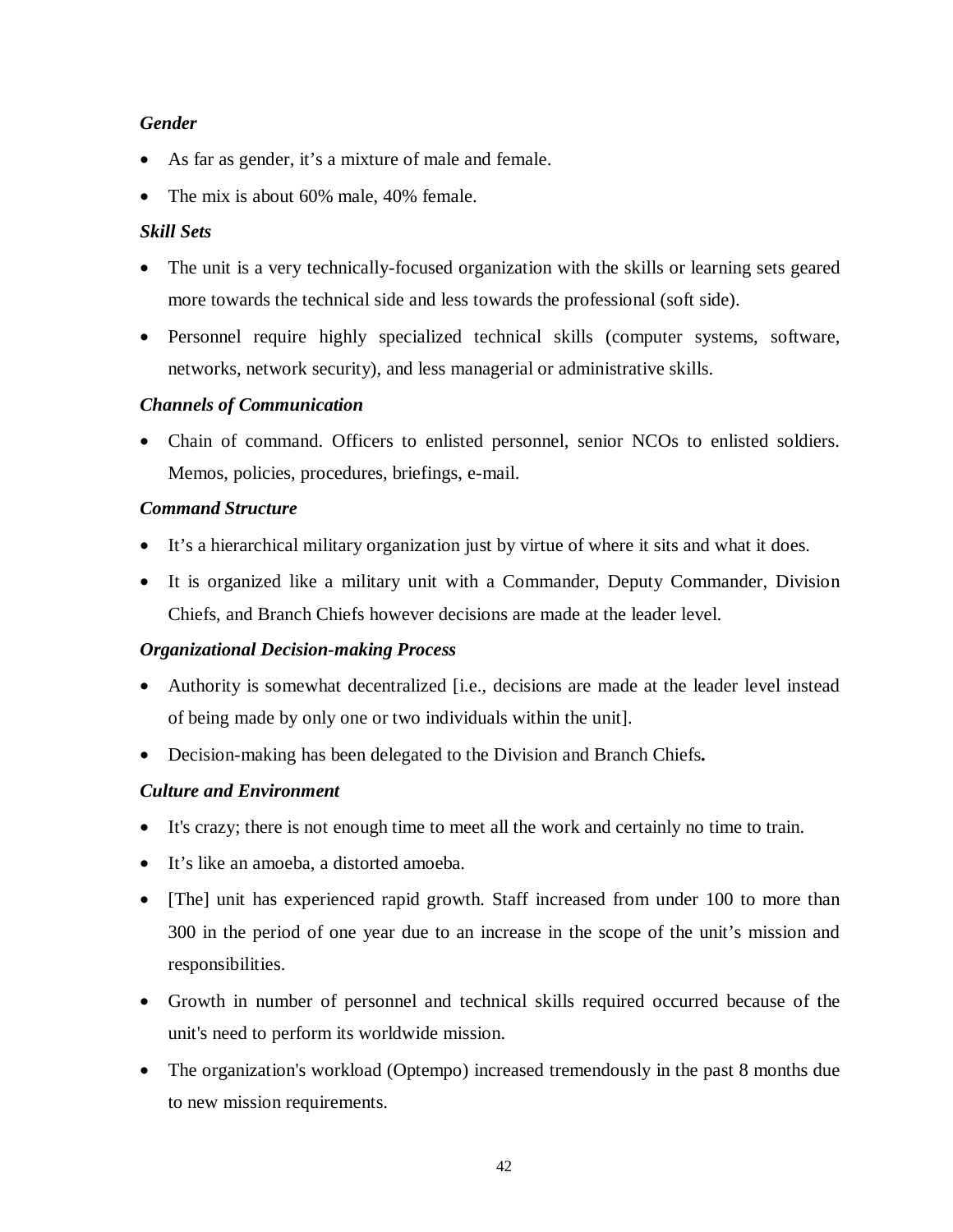#### *Continual Changing Mission, Functions, and Structure*

- I would say that this is an organization that is in a growth spurt that performs a vital mission that is full of much focused people who work in very specialized areas.
- The unit is new . . . its missions, organization and functions are constantly changing causing employees to learn new technical skills and only attending job related training.
- There was a change in the pace of work and level of effort due to an increase in missions.

### *Analysis of Description of Organization*

 An analysis of the interviewee's responses indicated that the organization is composed of mostly highly skilled personnel who most require technical training. The organization is dynamic and changing and with 20 participants indicating that this was an evolving organization that was undergoing change in missions, organization, functions and work effort on a continual basis ("It's crazy; there is not enough time to meet all the work and certainly no time to train.")

Nine participants said that there was not enough time to complete all the work requirements and attend training. Since the organization's mission changed and the workload increased there appears to have been a lack of time for individuals to try and complete a SkillSoft® course. Seventeen participants indicated that they required highly specialized technical skills on their jobs ("Personnel require highly specialized technical skills (computer systems, software, networks, network security); and less managerial or administrative skills.") These same participants said that attending job related courses was very important. My analysis was that attending job related training was a priority for many study participants.

## *Topic: Selection of SkillSoft*®

### *Interview Questions*

These questions were specifically asked to the Division Chief, Project leader and Chief of Training who were responsible for selecting SkillSoft®)

Tell me the story of how the agency selected SkillSoft®

Who made the decision to select SkillSoft®? Why?

- I attended the ASTD conference in Dallas and saw a demonstration of SkillSoft®.
- I was first introduced to SkillSoft® in May 2000 at the ASTD conference.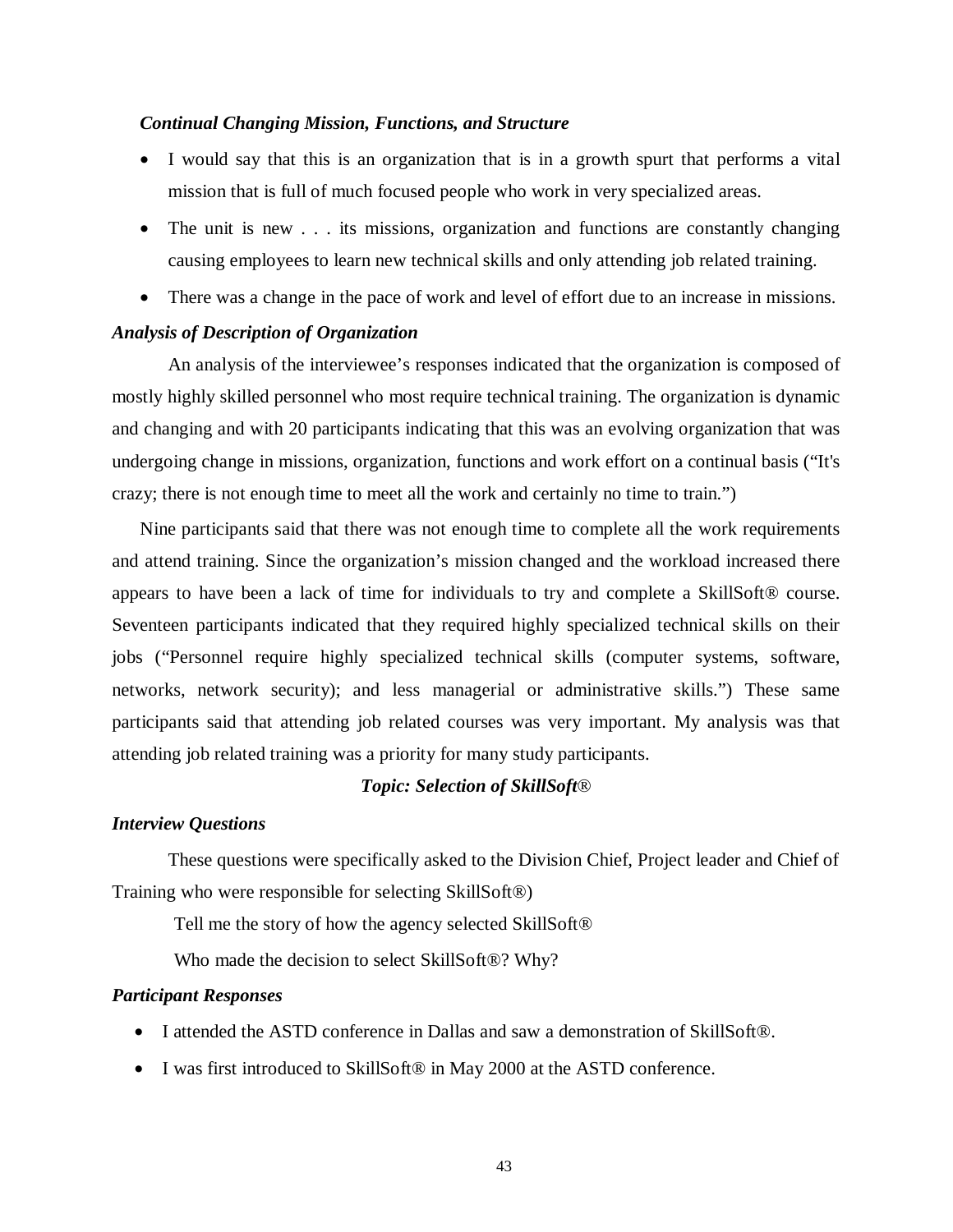- I (Chief of Training) presented my Division Chief a proposal to purchase access for all employees to the SkillSoft® library of courses and he said purchase it.
- In July 2000, this agency purchased a new product, which is called SkillSoft<sup>®</sup>, a library of courses for professional development of personnel.
- We justified the SkillSoft<sup>®</sup> library of courses based upon anticipated cost savings (no course registration fees, lodging, or travel expenses required). We further justified SkillSoft® by demonstrating that all employees would have access to the training the program provided.
- Well, my original premise was that I thought SkillSoft® would be more beneficial to the employees of the organization if all of them had the opportunity to access the training, rather than just a few individuals who were fortunate enough to go to temporary duty to classes.
- Senior management wanted SkillSoft<sup>®</sup> implemented because it could save the organization money on training and training-related spending.

### *Analysis of How SkillSoft® was Selected by Management*

 My interviews with leaders and implementation personnel indicated that SkillSoft® was purchased because it could save future training dollars and because the course library could be made available to all members of the organization. The decision was made by management to purchase SkillSoft®, *"*I (Chief of Training) presented my Division Chief a proposal to purchase access for all employees to the SkillSoft® library of courses and he said purchase it . . . In July 2000, this agency purchased a new product, which is called SkillSoft®, a library of courses for professional development of personnel."

 Senior management, it appears, thought that SkillSoft® was an excellent product and that all employees could benefit from its use so they became the "champion" for the product.

#### **Topic: SkillSoft® Implementation Objectives**

#### *Interview Questions*

 (These questions were specifically asked to the Division Chief, Project leader and Chief of Training who were responsible for selecting SkillSoft®.)

Explain the objectives for implementing SkillSoft®.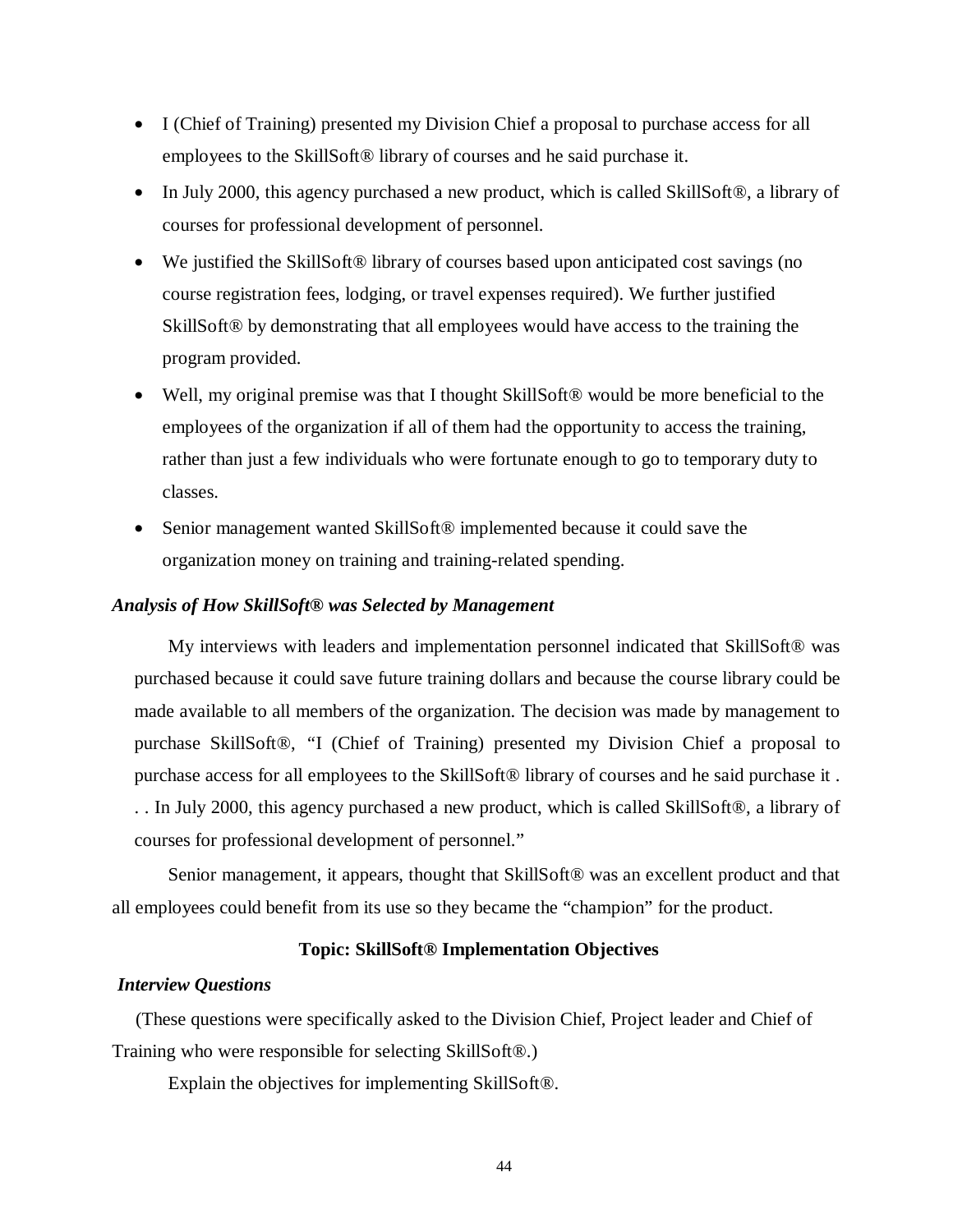Explain your perception of what was to be accomplished with introduction of SkillSoft®

## *Participant Responses*

- The first [objective] was to lower the cost of training. But second [objective] was to offer training to more people. [One] hundred percent were going to have access to the SkillSoft®. That was the objective.
- I feel that the course offerings were so wide and diverse that there was something there for everyone's use. It could be for personal development. It could have been for group training or it could have been for team training, but there was a utilization that could be available to many.
- The introduction of SkillSoft<sup>®</sup> provided senior management an opportunity to make employees aware of new ways (through e-learning/distance learning options) to obtain knowledge and skills besides attending traditional classroom instruction.
- I (Chief of Training) wanted to conduct further evaluation of whether the methodology as well as the content of this type of training courses (e-learning/distance learning) was a good way for personnel of this agency to obtain training.
- The implementation of SkillSoft<sup>®</sup> was the first time on a mass basis that an e-learning product was introduced as a way for personnel to obtain training, so I think that was the objective.

## *Analysis of the Implementation objectives of SkillSoft®*

The above comments were from interviews with the Chief of Training, the project leader and the Division Chief who approved purchase of SkillSoft®. Management appears to have wanted employees to benefit from the use of an e-learning product so they introduced SkillSoft® as a new way to obtain their training. The leaders said that there was something in the SkillSoft<sup>®</sup> library for everyone, "The first [objective] was to lower the cost of training . . . But the second [objective] was to offer training to more people. [One] hundred percent were going to have access to the SkillSoft®. That was the objective."

## **Topic: Audience for SkillSoft®**

## *Interview Questions*

(All interviewees were all asked these questions to capture their perceptions.)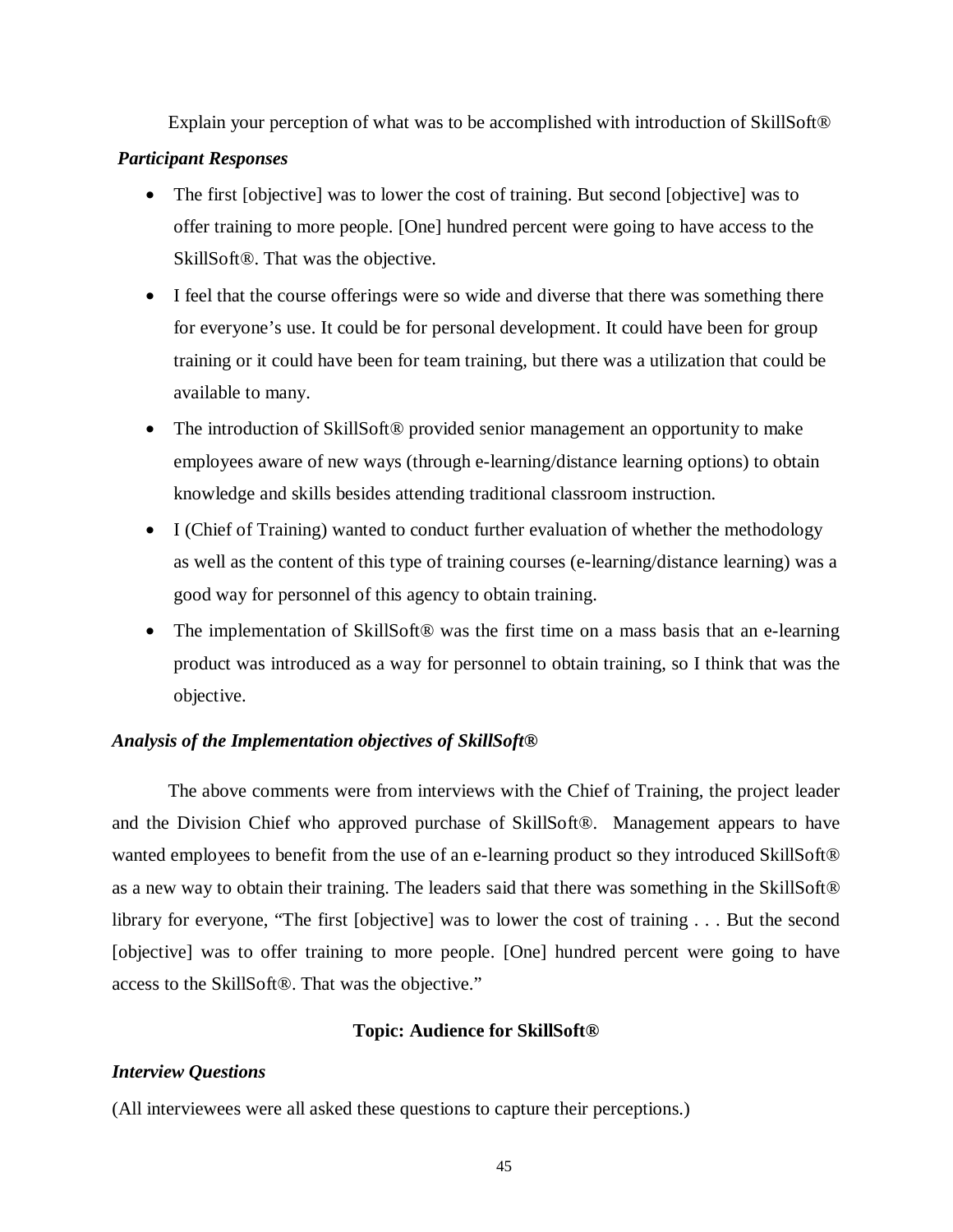Tell me your perception of the target audience for SkillSoft®

Were both military and civilians to use SkillSoft®*?*

- SkillSoft<sup>®</sup> was for people who were just entering government service and new soldiers.
- SkillSoft® was intended for everyone's use. Everyone being defined as both military and civilians, young or old [ages 20–60].
- The audience for SkillSoft® was anyone that would have access...and the audience is a variety of people within the organization from the technically inclined to the administrative personnel.
- SkillSoft® was for junior enlisted personnel [ages 20–24] are generally high school graduates. These soldiers need basic knowledge and skills on many topics.
- It [SkillSoft<sup>®]</sup> is probably most useful to the junior enlisted personnel, generally those who haven't gone to college.
- The SkillSoft® library contains over 350 different courses covering topics such as finance, management, communication, team building, project management, sales, and Ebusiness, so there is something for everyone.
- SkillSoft<sup>®</sup>, we (management) thought at the time, would meet all the audience because of the large number of courses.
- SkillSoft<sup>®</sup> had something for everyone or at least that was the initial perception.
- SkillSoft<sup>®</sup>'s audience was the military. Second for the workforce, this is diverse group of women and men and military and government civilians.
- SkillSoft<sup>®</sup> courses are more "soft" skill oriented than technically oriented [i.e., computer programming, networking, computer security courses] so it was for administrative personnel.
- Well, most of them [the audience for SkillSoft®] are technical-type people, and those courses [SkillSoft® courses] are not technical. They're good courses, there's a lot of courses in there that I think would be fun just to take, just to take to get the knowledge, but these people [employees of the military unit], I guess, they're geared for technical stuff.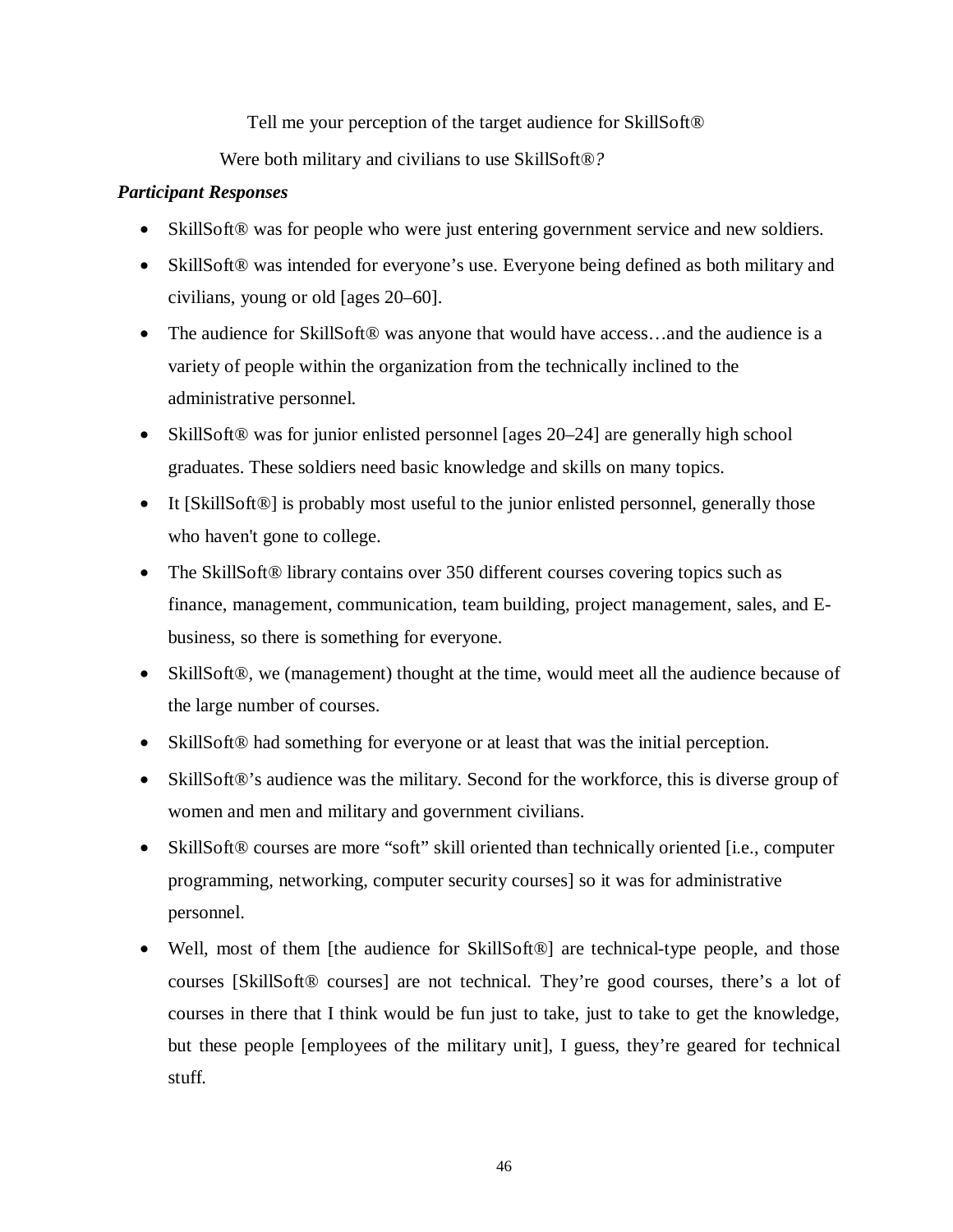## *Analysis of the Perceived Audience for SkillSoft®*

 Management's perception was that*,* "The audience for SkillSoft® was anyone that would have access...and the audience is a variety of people within the organization from the technically inclined to the administrative personnel." While the employee's perception was that, " SkillSoft® was for junior enlisted personnel [ages 20–24] who are are generally high school graduates . . . These soldiers need basic knowledge and skills on many topics."

I reported previously that some leaders said that SkillSoft® courses were varied enough to provide almost everyone in the organization with new knowledge or skills, while it appears that many study participants viewed the target audience as new civilian employees and junior enlisted personnel. Accordingly my analysis suggests that there were different perceptions of the target audience for SkillSoft®.

## **Topic: Awareness of SkillSoft®**

#### *Interview Questions*

(All interviewees were all asked these questions.) How did you become aware of SkillSoft®? Describe the plan to create awareness of SkillSoft®. What communication means were used to make you aware of SkillSoft®? What information was provided to you about SkillSoft®? Were personnel aware of SkillSoft®?

- The Training Branch sent e-mails to all employees that announced that SkillSoft® was being made available to all personnel on December 1, 2000.
- E-mails went to everyone and described the benefits of SkillSoft®.
- A briefing describing the benefits of SkillSoft® was presented at the Commander's Weekly Update meeting.
- I first heard about SkillSoft® at the Commander's Weekly Update.
- My coworkers told me about SkillSoft®.
- In January 2001, senior management issued a policy memo to all employees about the use of SkillSoft®.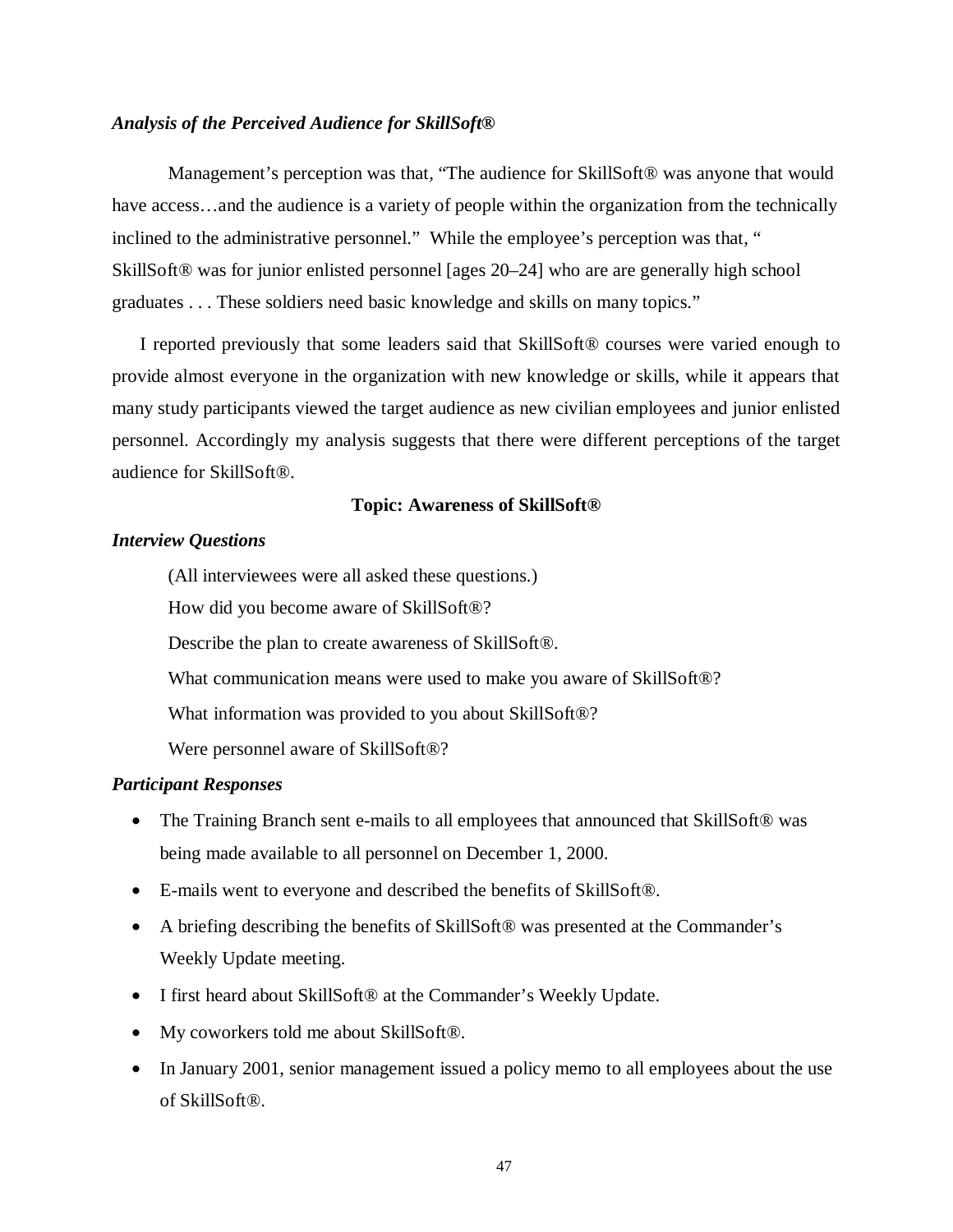- The deputy put out a policy memorandum that said everyone had to take a course.
- I attended [a] product demonstration hosted by the folks from SkillSoft.
- SkillSoft Corporation hosted three product demonstrations, which included question and answer sessions.
- My senior NCO told me to have my soldiers to go to Training and pick up a user ID and try SkillSoft®.
- Members of the Training Branch handed out flyers and a list of courses
- My supervisor handed me a flyer and told me to go to the Training Branch and pick up my user ID and password.
- I picked up my user ID and password and was given a set of instructions on how to log on.
- I think most employees were aware of SkillSoft<sup>®</sup>.
- We (the implementation team members) made sure everyone heard about SkillSoft<sup>®</sup> so everyone was told about it.

## *Analysis of Awareness of SkillSoft®*

 According to my analysis, awareness ofSkillSoft® was accomplished mostly through formal channels of communication consisting of memoranda, emails, meetings, briefings, product demonstrations, the chain of command (leaders to subordinates), and training branch personnel. In addition, discussion among coworkers and between NCO and solders provided further information about SkillSoft®. My estimation was that there was a plan developed and implemented to create awareness of SkillSoft®.

## **Topic: Interest in SkillSoft***®*

# *Interview Questions*

(All interviewees were all asked these questions.)

What persuaded you to try SkillSoft®?

Discuss the influence(s)?

What influence did your supervisor or superiors play in your trying or using SkillSoft<sup>®?</sup> What influence did your friends or coworkers play in trying or using SkillSoft®*?* 

*Explain*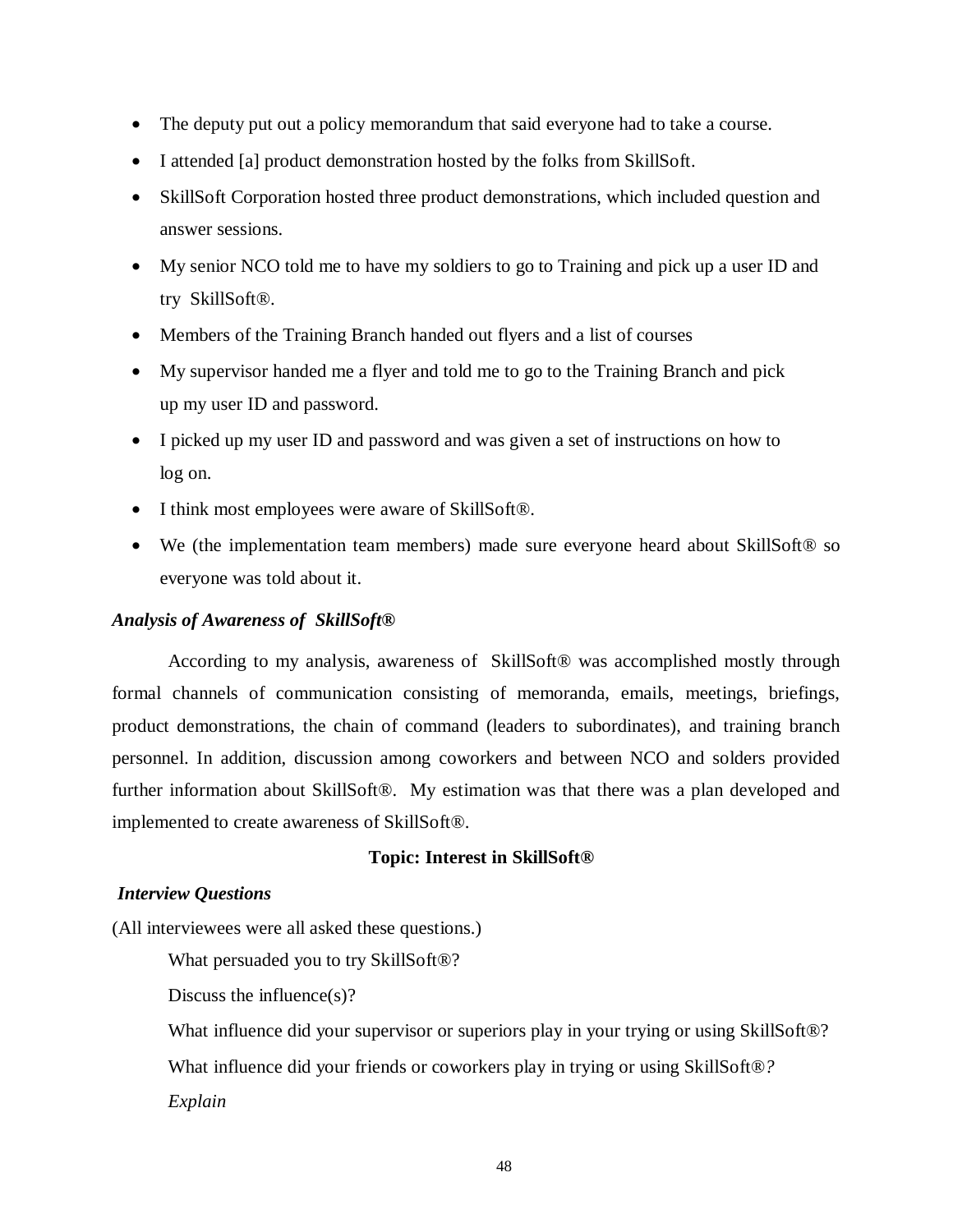## *Participant Responses*

- Because mandated policy required me to complete one SkillSoft® course to obtain a good appraisal.
- It was the mandate [of] senior management.
- It was mandated by a policy memo from senior management.
- It was mandated by my supervisor.
- Because of the management's mandated policy.
- I like bettering myself.
- I took SkillSoft<sup>®</sup> to gain more experience and knowledge.
- There is value in learning and SkillSoft® [provided] an opportunity to learn.
- I just took it [a SkillSoft<sup>®</sup> course] because I wanted to.
- I can access SkillSoft® courses anytime from my home or the office.
- I could use SkillSoft<sup>®</sup> at home or work.
- My coworker told me it (SkillSoft®) had interesting courses.
- My supervisor said log on and try a course.
- Senior management wanted us to try SkillSoft® so they made everyone aware of its benefits.

# *Analysis of Interest in* **SkillSoft®**

My review identified three primary reasons participants indicated that they tried SkillSoft® was: (a) "the use of SkillSoft® was mandated by senior management", (b) "I like bettering myself", or the value of learning something new, and (c) "I can access SkillSoft® courses anytime from my home or the office." I previously reported that many participants  $(n=17)$ , indicated that they required specialized technical training for their jobs. Since many study participants indicated that SkillSoft® did not provide the specialized technical skill training required then lack of job related technical training courses may have been a reason why many study participants did not continue to use SkillSoft

# *Topic: Trial - First Log on Experience*

# *Interview Questions*

(All interviewees were all asked these questions.)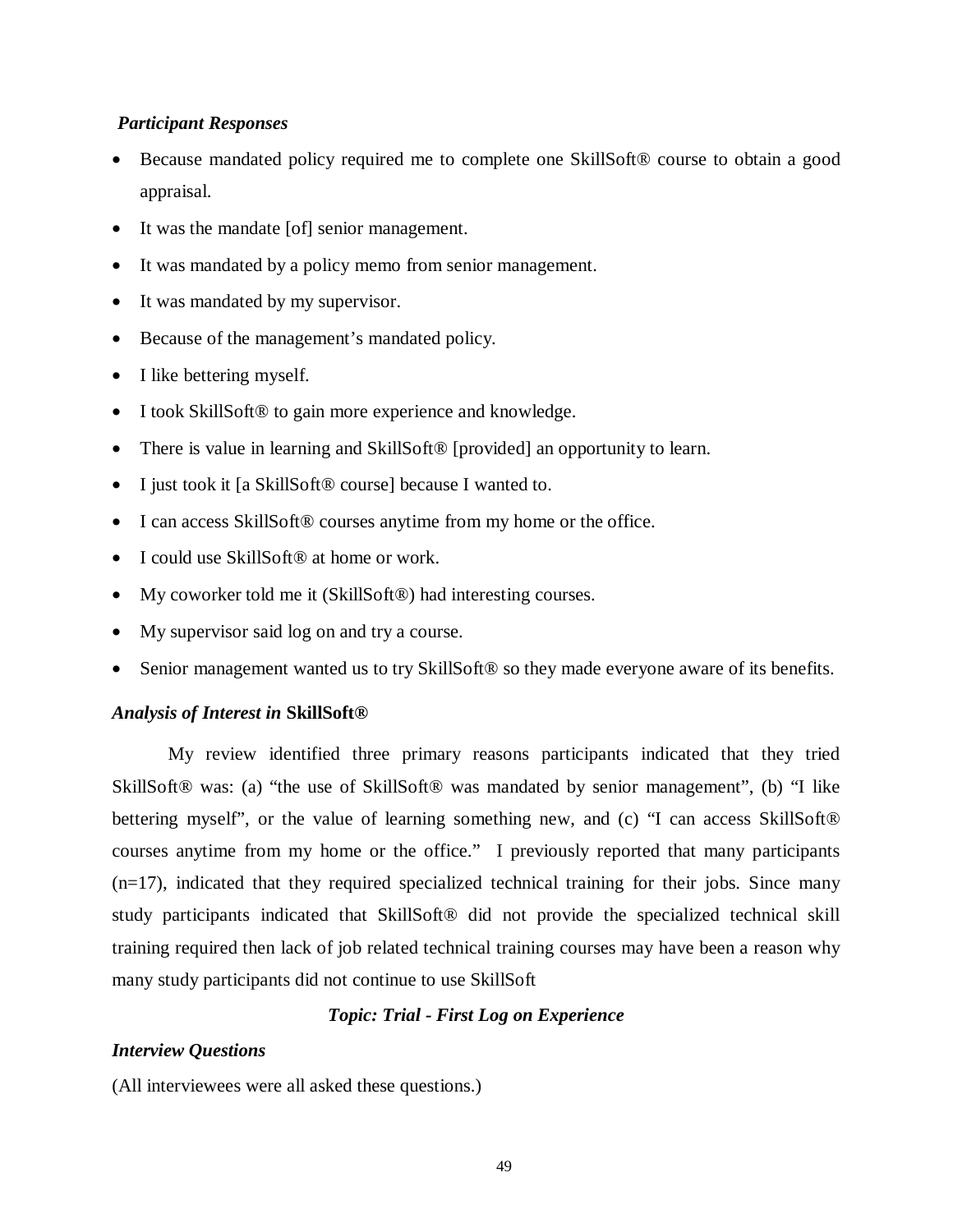Describe your first log on experience? Describe the problems you had logging on? Describe any problems you had?

# *Participant Responses*

- I feel my first log on experience was like starting a correspondence course. You read some instructions and then go to work.
- I think it was pretty similar to your basic self-paced kind of training, just log on and go.
- It was actually very simple, as simple as it can be.
- I just went to the actual place I needed to go online, typed my information, and just like that I was using it.
- SkillSoft® was not available on the server that I use so I couldn't get connected**.**
- I couldn't get logged on.
- I got locked up and couldn't move forward or back in the program.... That was frustrating.
- I need[ed] help, and when I called the 800-phone number I had to leave a message.
- I'm not real familiar with computers, so logging onto SkillSoft® was a problem for me.
- SkillSoft® would not work properly, so I quit the course I was in.

# *Analysis of First Log on Experience*

My finding was that each participant's first log on experience was different, "I think it was pretty similar to your basic self-paced kind of training, just log on and go"; "I'm not real familiar with computers, so logging onto SkillSoft® was a problem for me"; *"*and "It was actually very simple, as simple as it can be."

 A few participants expressed a fear of the unknown during their interviews. One participant explained that he "was not sure what would happen when [he] logged on and did not want to start something [he] could not get out of." Two participants described previous log on experiences that did not go well. Others said that the "instructions were not clear;" while still others said "they did not want to try something new." Log on experiences varied, but most participants' felt logging on was simple.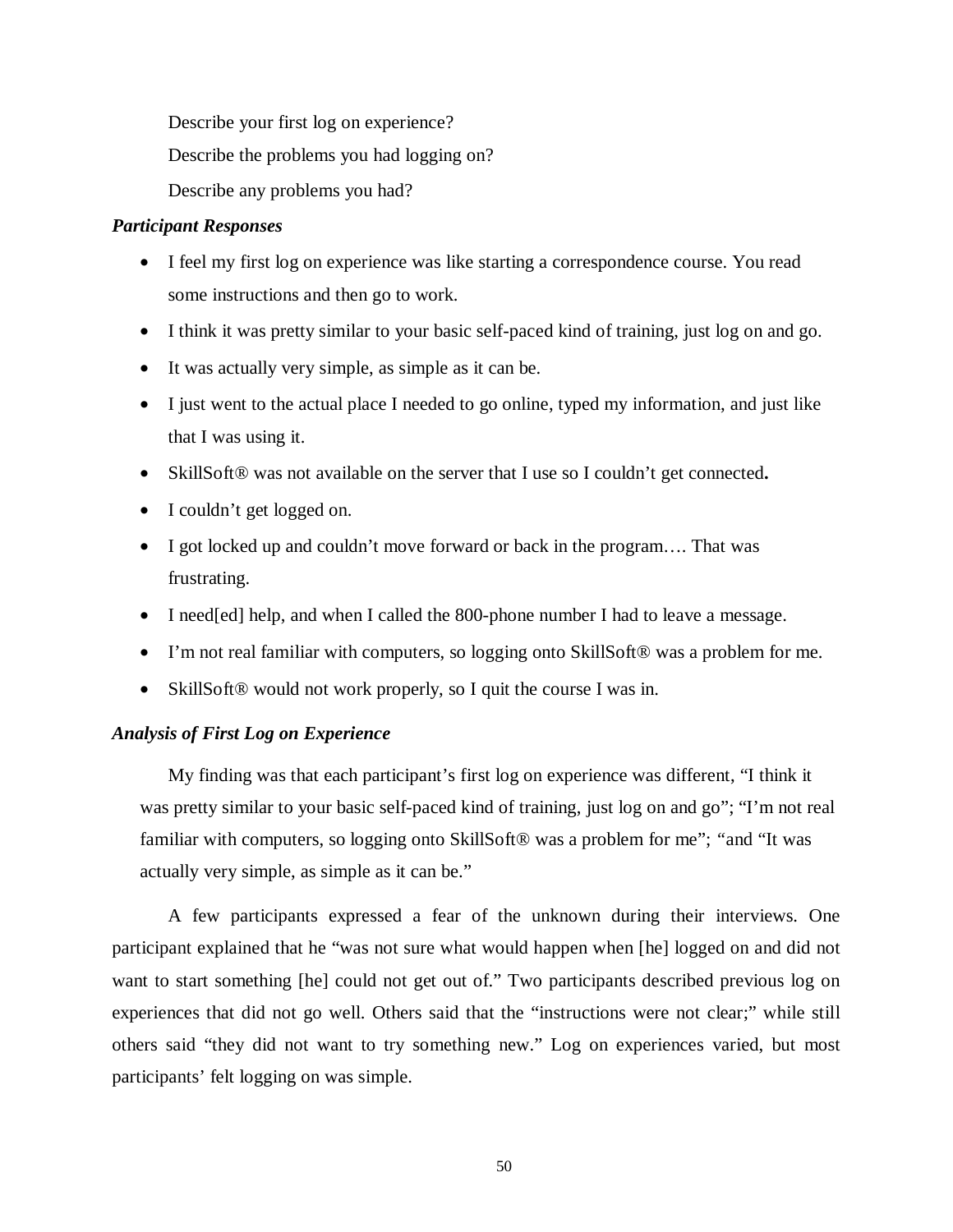### **Evaluation - Likes and Dislikes of SkillSoft***®*

Perception of the SkillSoft® Program was addressed by one broad question, what is your opinion of the SkillSoft® Program and by probing questions of, what do you like and what do you dislike about SkillSoft®? Participant's responses are presented in two tables below; table Liked about SkillSoft® and table Disliked about SkillSoft®.

## *Topic: Liked about SkillSoft®*

## *Interview Questions*

(All interviewees were all asked these questions to capture their perceptions.)

What is your opinion of the SkillSoft<sup>®</sup> Program?

Describe what you liked about SkillSoft®

#### *Participant Responses*

- It is a cost-efficient way to train.
- It cuts costs and gives you some initial training.
- I believe it is a great method of learning.
- A lot of [the] courses would help managers at different levels.
- You determine when you are going to do it.
- You are master of your destiny because you determine what to learn when and where.
- It's an excellent alternative to classroom instruction because of the amount of different courses…. You can get everything from communications to leadership in one tool.
- Any time you allow soldiers to receive any type of free training that they can do on or off duty, I think that is a good thing, especially if it targets their skills as far as their job or their edification and professional development.

#### **Analysis of Likes about SkillSoft®**

Many interviewees had positive things to say about SkillSoft®, "It is a cost-efficient way to train" . . . "Any time you allow soldiers to receive any type of free training that they can do on or off duty, I think that is a good thing, especially if it targets their skills as far as their job or their edification and professional development." The interviewees said that SkillSoft® courses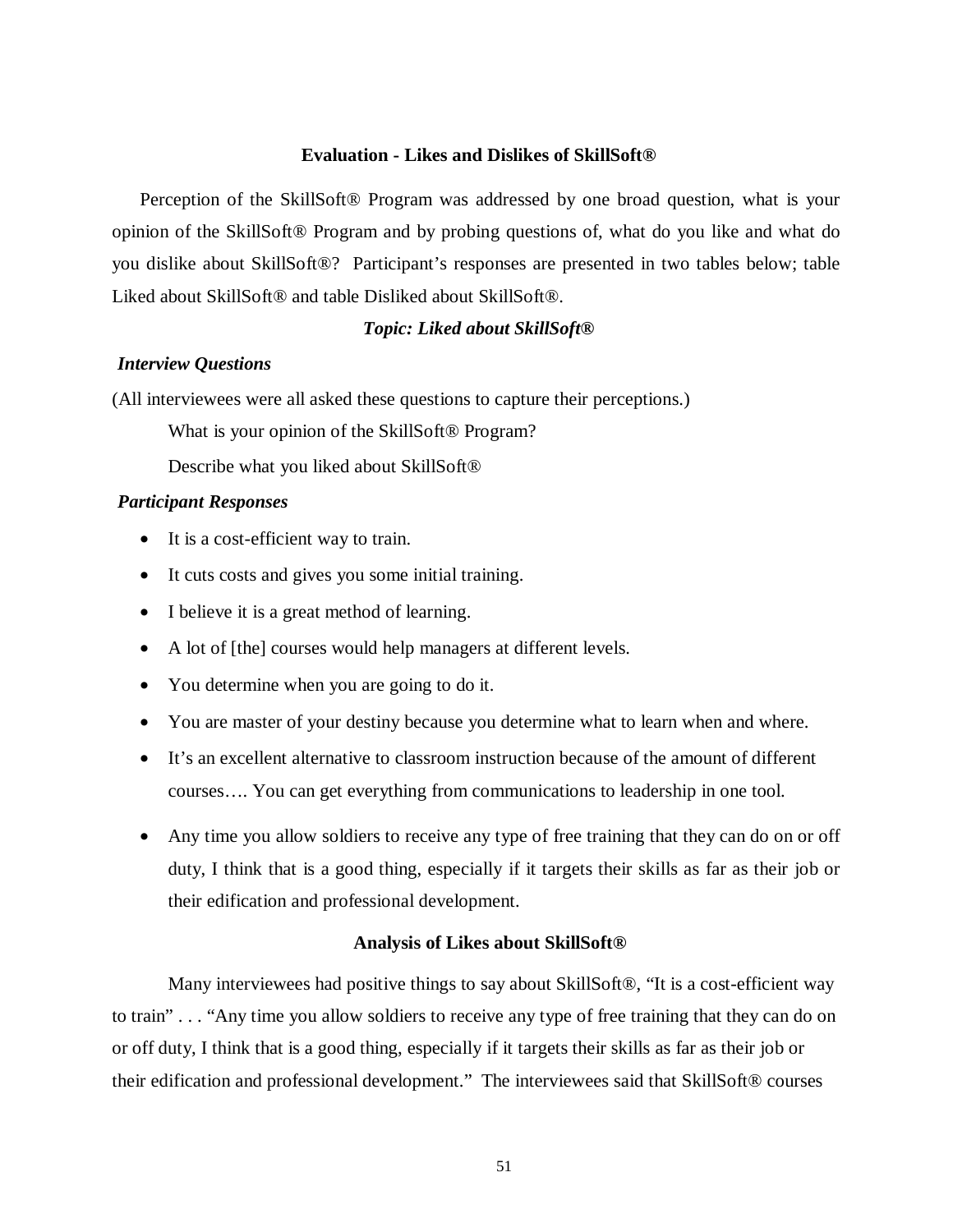offered a number of perceived benefits (train where and when you want, its saves training dollars, and provides some good initial training). If SkillSoft® had as many perceived benefits as reported during the interviews, why didn't more participants try it? I address this question under the topic "Dislikes of SkillSoft®" presented later in this chapter.

## **Topic: Dislikes of SkillSoft®**

## *Interview Questions*

(All interviewees were all asked these questions to capture their perceptions.)

What is your opinion of the SkillSoft® Program?

Describe what you disliked with SkillSoft®

- It is a waste of my time to take a SkillSoft® course, because I need courses related to my job.
- SkillSoft® courses do not teach technical skills so they are of little value to me.
- These courses are more designed for junior NCOs and new employees, not me.
- I don't like training this way, I want an instructor and a book
- I don't like using a program like this to learn, for I can't reflect upon what I learned.
- I can't find time at work or at home to take a SkillSoft<sup>®</sup> course because of competing requirements with my job and family, so I need to off-site to a training class.
- SkillSoft<sup>®</sup> does not fit my learning style.
- Programs like SkillSoft® are good for teaching basic knowledge and skills but not for the application of knowledge and skills.
- The only real value of SkillSoft<sup>®</sup> courses I see is for personal development.I could not see multiple screens at once so I could not review two pieces of information together. Therefore, could not compare, contrast, associate, or see multiple points or concepts together.
- I need to hear, look, and say how this compares to what I have heard earlier. I need to lay some pieces of paper down in front of me and simultaneously look at each piece.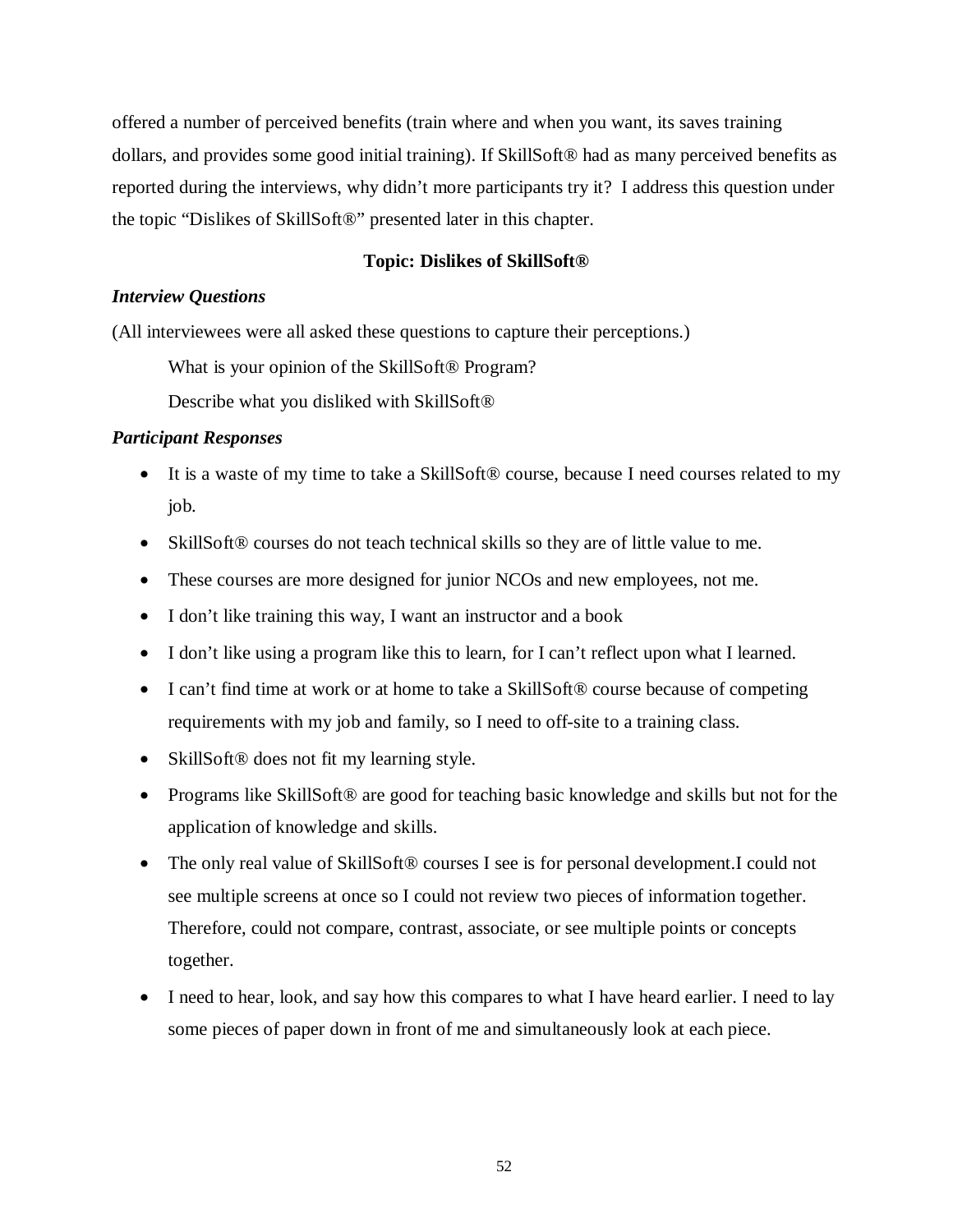- SkillSoft<sup>®</sup> did not provide access to multiple data sources for answers or immediate access to an instructor, so I became frustrated and chose not to use the program.
- I need an instructor, a book and some other students to help me learn. I can't sit down behind a computer screen and read words and remember what I have learned.
- I prefer the interaction of the classroom to a program like SkillSoft<sup>®</sup>.
- I enjoy having an instructor. I enjoy what the instructor brings to the table in terms of examples and collaborating on things. These things are just lost in the translation of distance learning program like SkillSoft®.
- SkillSoft® does not print out completion certificates so I couldn't prove to my supervisor that I completed a course.

#### **Analysis of Dislikes with SkillSoft®**

Each interviewee was unique and his/her perception of SkillSoft® reflected the differences in their backgrounds, experience, values, norms, fears, learning styles and training requirements, "It is a waste of my time to take a SkillSoft® course, because I need courses related to my job."; " I need an instructor, a book and some other students to help me learn. I can't sit down behind a computer screen and read words and remember what I have learned." Not all participants liked the SkillSoft® suite of courses. Some participants said that they wanted job related course, others indicated they enjoy and learn more from attending training off-site in a classroom with an instructor and others did not like using a distance learning product.

#### **Influences on the Diffusion and Adoption of SkillSoft®**

Participants were asked to describe and explain influences that may have affected the spread and acceptance of SkillSoft®. Influences were analyzed separately then grouped into five major categories of participant response, personal, organizational, technological, mandated policy and change for presentation and discussion for presentation. I identified the mandated policy as a possible influence since half of the civilians interviewed mentioned this policy. A few participants used the word "change" in their discussion of influences. Change as defined in this study by one participant was, "the perceived difference in the way a participant had to acquire learning (knowledge and skill), from attending an off-site classroom instruction to completing a course through the Internet using SkillSoft®." This grouping of influences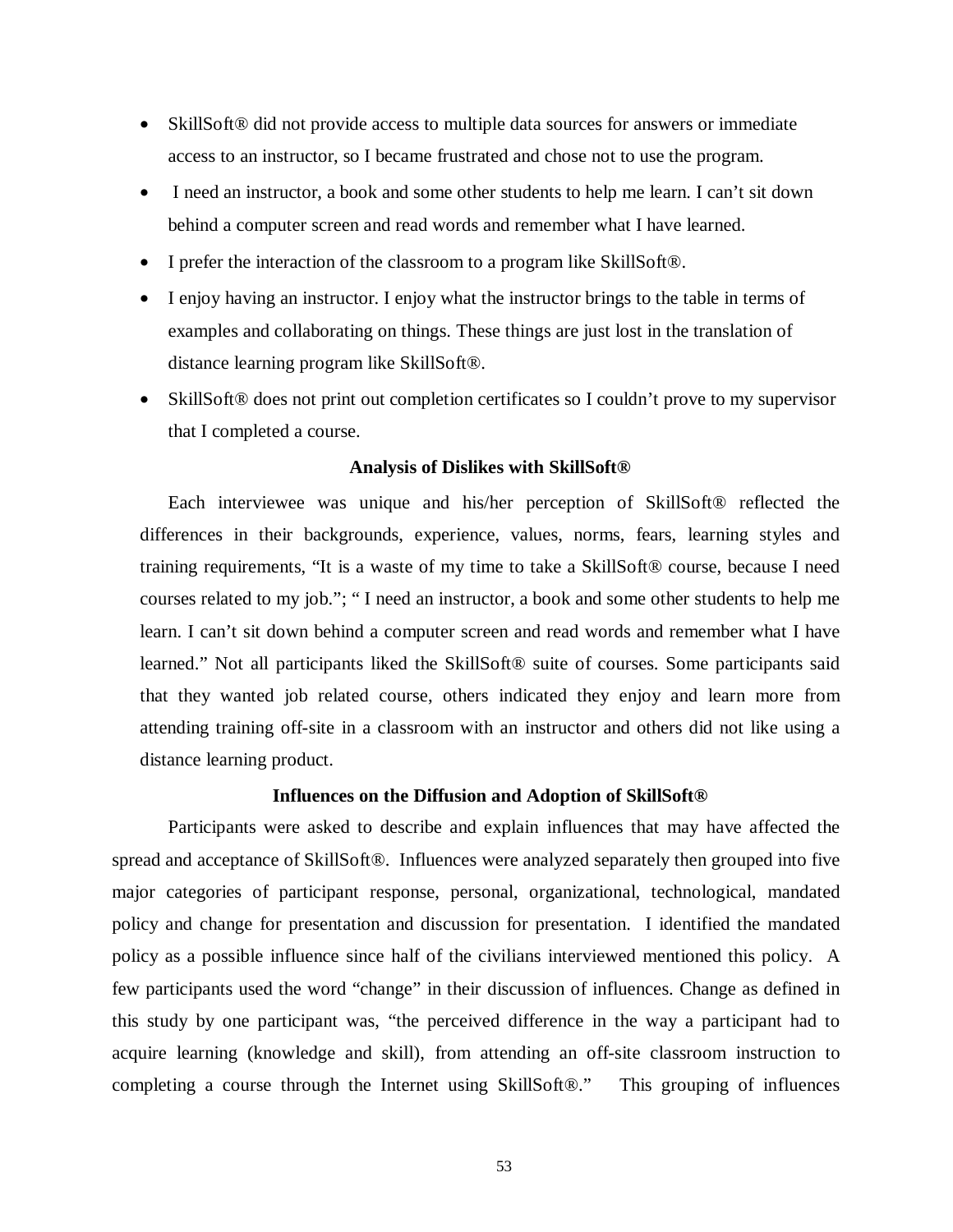allowed me to better understand the possible effect(s) of the influence(s) on the diffusion and adoption process. Participants' responses on perceived influences are presented in the following tables.

# **Topic: Influences on the diffusion and adoption of SkillSoft**

# *Interview Questions*

(All interviewees were all asked these questions.)

Describe the influences that affected your trial and use of SkillSoft®

Explain how that influence(s) affected your decision to try SkillSoft®?

Explain how that influence(s) affected your use of the SkillSoft®?

Describe what you thought was the one major influence on use of SkillSoft® in the military agency?

# *Participant Responses*

*(Grouped by category of response)* 

# *Personal Influences*

- You're dealing with a lot of stress, navigating through a program as well as mastering the coursework and passing the tests at the end of each chapter.
- I think that individuals get set in their ways, and do not like to change and try new things.
- People just didn't want to do it.
- I have a fear of getting locked up.
- SkillSoft<sup>®</sup> did not have any courses that were related to my job.
- I do not like SkillSoft<sup>®</sup> because it is not compatible with my learning style.... I can't get the reinforcement on the learning that I need.
- I just don't have the time with work, school, and family to do a SkillSoft<sup>®</sup> course.

# *Organizational Influences*

- I saw a change in management priorities away from emphasizing SkillSoft® to changing mission requirements.
- I remember a change in the pace of work and level of effort due to an increase in missions.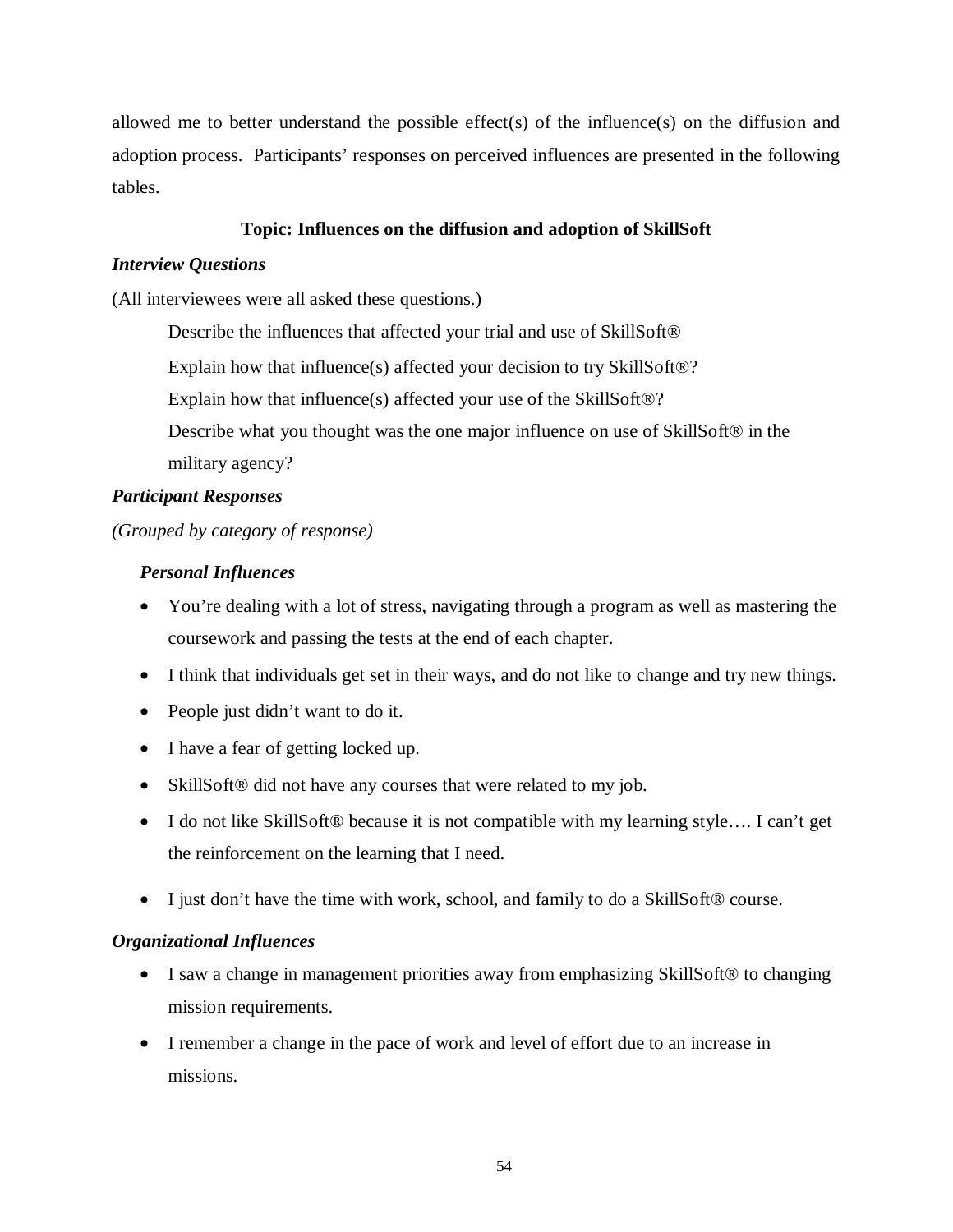- It seemed that the agency's operational tempo increased dramatically during the implementation period.
- I did not have time for SkillSoft<sup>®</sup> with the increase in workload, because management did not set aside time for people to work on SkillSoft® course.
- People just did not like being mandated to take a SkillSoft® course in order to get an "excellent" rating.
- I don't like being mandated to do anything.
- I saw an inconsistency in implementing the mandated policy for some supervisors did not feel that SkillSoft® was mission-essential training while others did.

# *Technological Influences*

- The automation [IT] staff was reluctant to allow SkillSoft® to be loaded on the agency's server.
- We had to go to a third party vendor for help.
- I could not access to SkillSoft® on my workstation.
- My user ID and password didn't work.
- I could not log on.
- I got locked up.
- SkillSoft<sup>®</sup> would not bookmark.
- SkillSoft<sup>®</sup> does not print out completion certificates.
- I need[ed] help, and when I called the 800-phone number I had to leave a message.
- It all boils down to people's familiarity with computers. Those that were familiar with Microsoft products had an easier time using SkillSoft®.

# *Analysis of Influences*

*Influences Grouped by Category (Personal, Organizational, and Technological)* 

 The following is a list of potential influences on the diffusion and adoption of SkillSoft® in this military agency.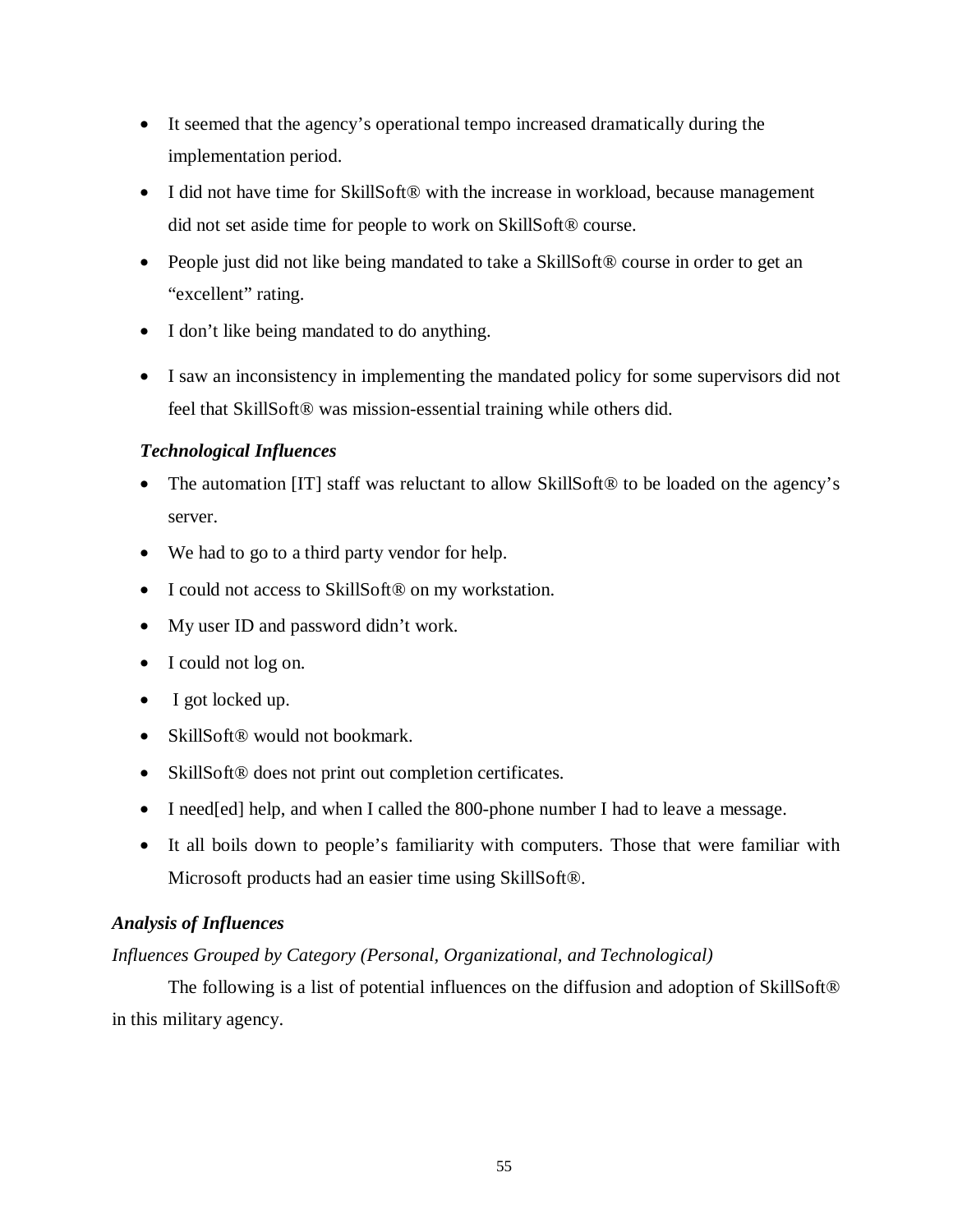# *Personal Influences*

#### *Fear of new technology.*

A few study participants (n=3) indicated uncertainty about trying a new software program (SkillSoft®) because they had not been trained to operate the new software. They also expressed their reluctance to use the written instructions to access the program because they were afraid of getting locked up (not being able to move forward or backward in the program).

### *Different learning styles.*

A few participants (n=2) expressed a reluctance to use SkillSoft® because they felt that the course formats did not fit their learning styles. One participant said she was a visual learner, but needed the presence of an instructor to reinforce and explain key points.

#### *Lack of time.*

Many participants (n=9) indicated a lack of time to access and use SkillSoft®. The organization's mission changed and the workload increased during the implementation period, which may have resulted in a lack of time for individuals to try and complete a SkillSoft® course.

#### *Lack of job-related courses.*

Some participants (n=8) stated that they did not use SkillSoft® because it did not offer courses related to their jobs. It appears that many participants at the agency had highly technical computer-related jobs based upon my observations. Training for the technical participants often included information technology courses, not the personal development courses offered by SkillSoft®.

#### *Organizational Influences*

#### *Failure of management to dedicate time to train.*

Some participants ( $n=5$ ) stated that if completion of a SkillSoft<sup>®</sup> course was mandatory then management should set aside time during the workday to complete the training. While senior management indicated that it was up to each supervisor to set aside time for his/her employee to train during duty hours, I found that some supervisors did not implement such a policy.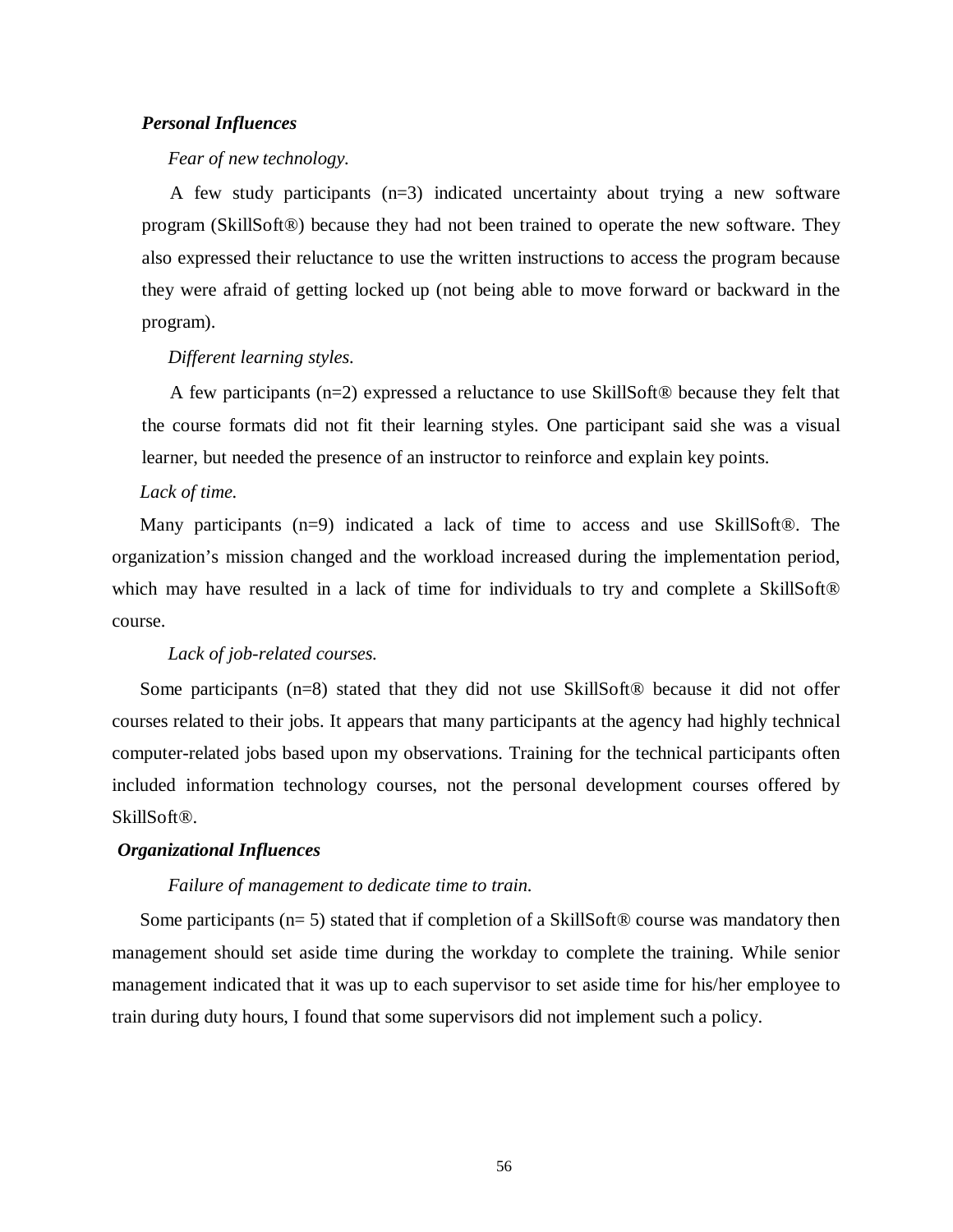#### *Lack of consistent enforcement of the mandated policy.*

Some participants (4 out of 11) civilian participants interviewed) indicated frustration with the fact that their supervisors ignored or misinterpreted the directive that all civilian employees were to complete one SkillSoft® course per year. The lack of consistent enforcement of the mandated policy resulted in participant dissatisfaction, which, in turn, discouraged participants from attempting a SkillSoft® course.

#### *Change in priorities.*

Due to the events of September 11, 2001, management appears to have had to revise its priorities and increase the workloads of all employees. This may have been an influence on the diffusion and adoption of SkillSoft®.

#### *Change in the agency's optempo.*

During the implementation period, the organization experienced significant growth in personnel and assignments according to study participants. These events, an increase in the amount and pace of the work, may have drastically reduced the time available for training.

#### *Technological Influences*

### *Lack of access.*

Lack of access to the SkillSoft<sup>®</sup> program was mentioned by a few participants  $(n=2)$  as a reason why they did not continue to use SkillSoft®. This lack of access may have resulted in lack of observability and trialibility and discouraged these study participants from adopting the program. The inability to access SkillSoft® may have also created fear or uncertainty in the minds of some.

#### *Failure to bookmark.*

Some users' inability to bookmark their exact location in a course before logging off was cited as a shortcoming of the SkillSoft® program. Because users could not bookmark their location in the course, when they logged on later they had to repeat the work completed in previous sessions in order to move forward. This appears to have caused frustration and loss of valuable training time.

#### *Failure to print certificates.*

Study participants could not print out completion certificates for their supervisors. Course completion certificates become part of the employee's permanent record and provided proof of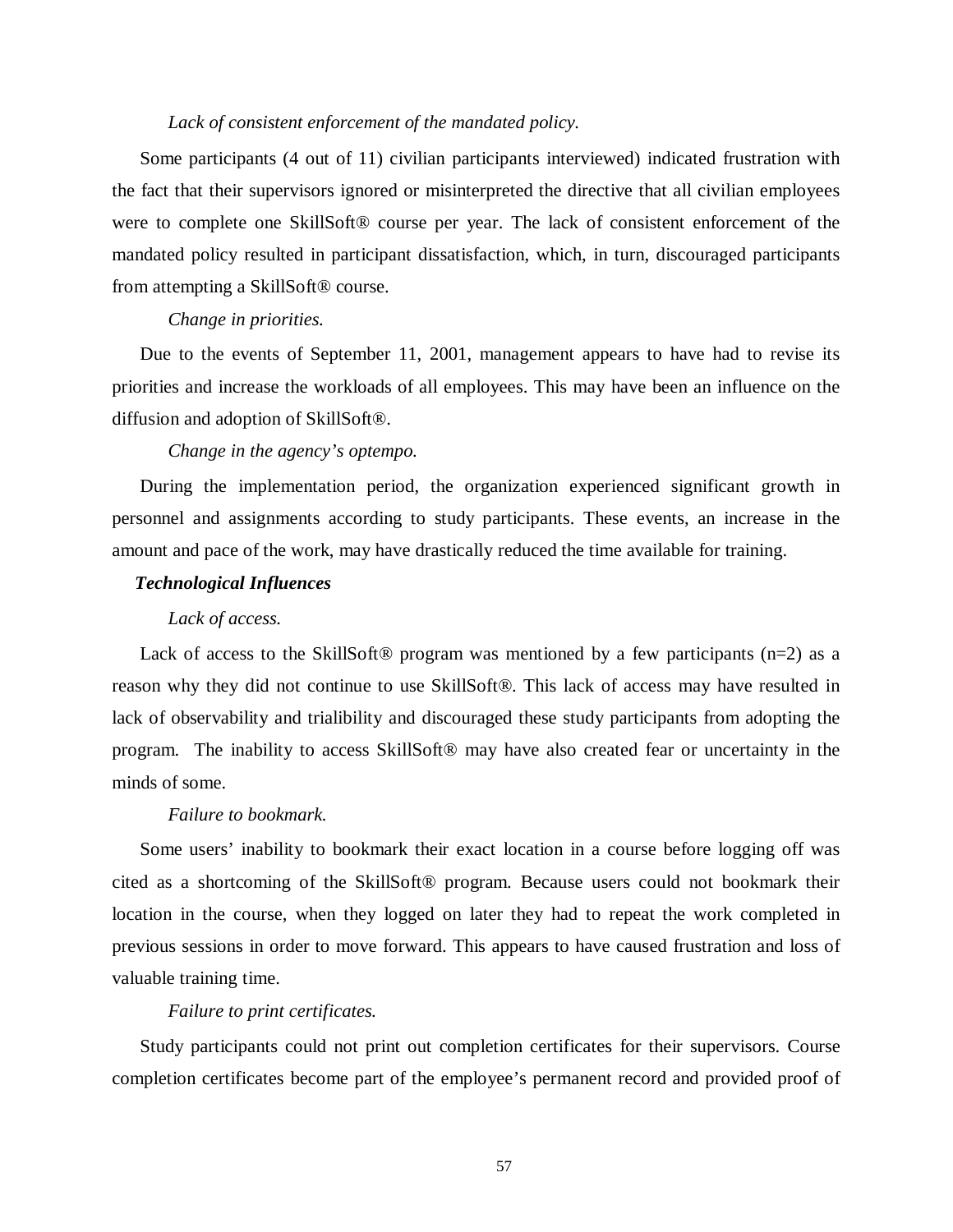the employee's new knowledge and skills. Some participants were reluctant to continue using SkillSoft® since they could not obtain a record of the work they had completed.

## *Technical problems with the server.*

SkillSoft® was hosted on a third party server according to members of the implementation team. At times, the SkillSoft® server was not accessible because it was being repaired or upgraded. A few users became disenchanted with the program because they could not access SkillSoft® at their convenience.

## *Lack of control over user support.*

Some participants (n=4) expressed frustration with the lack of dedicated user support for SkillSoft®. Others said that they were dissatisfied because someone was not always on call to assist with technical problems or answer questions about SkillSoft®.

### **Topic: Influence - Mandated Policy**

Background: All civilian employees were required by a policy memo from the Deputy Director of the military agency to complete one SkillSoft® course during their rating period. The policy memo encouraged military personnel but did not require them to take a course.

#### *Interview Questions*

(All interviewees were all asked these questions to capture their perceptions.)

Explain your opinion on the mandated policy to use SkillSoft®?

Did this policy influence your use of SkillSoft®? Explain?

- I have worked for the government for over 30 years.... Every year I've gotten an exceptional rating, and I thought it was wrong to come in and say that if I don't take a SkillSoft® course I won't be getting an exceptional rating.
- [The mandated policy] was all right with me because you basically had a year to complete a course.
- It is not unusual in the military system or the government for your supervisor to mandate you to take a course…what was unusual about this mandate was the one-year timeframe.
- I think SkillSoft<sup>®</sup> is a benefit to my employees so I encouraged them to follow the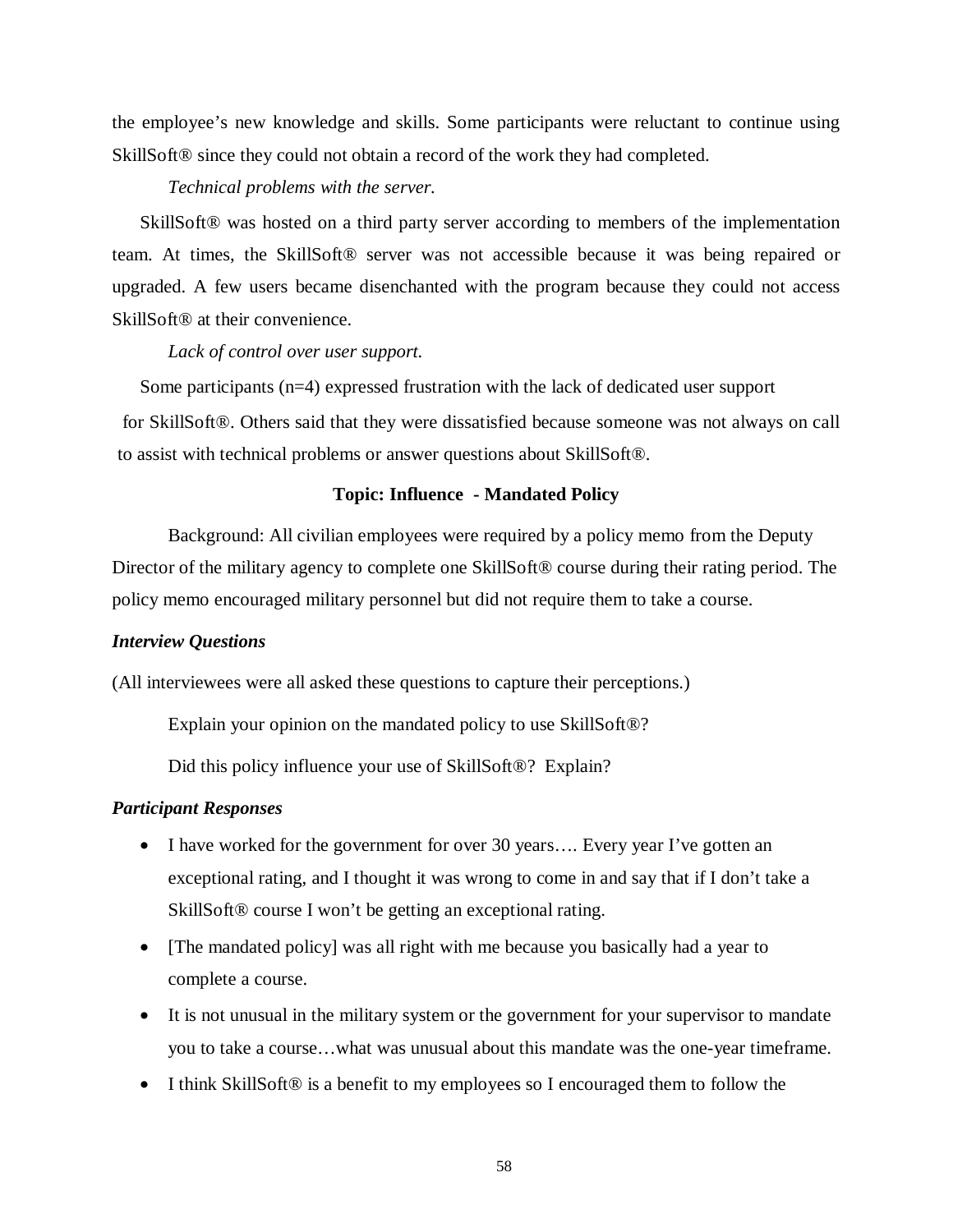policy.

- I don't think SkillSoft<sup>®</sup> has any courses that benefited my employees so I did not enforce the policy
- I feel that any time an organization makes training available to all personnel free of charge that is a good thing, policy or no policy.
- Military personnel are required to complete mandatory courses in order to perform their jobs.
- I think it is wrong approach to ever try to force people to take a course… just to try it or just [for] learning…. However when you're talking about sending soldiers to military course so they can get promoted, that is…different.
- It was unclear what was mandated.
- I never saw the policy memo, but I did try SkillSoft<sup>®</sup>.

## *Analysis of Perceptions of Mandated Policy*

Senior management's policy mandating the use of SkillSoft® by all civilian employees made some study participants (civilian participants interviewed) angry and may have influenced them not to use SkillSoft®. One participants said, " I think it is wrong approach to ever try to force people to take a course... just to try it or just [for] learning.... However when you're talking about sending soldiers to military course so they can get promoted, that is…different."

Opinions about the mandated policy were mixed. About half (6 out of 11) of the civilian participants interviewed for this study accepted the policy as just another requirement, while the other 50% of the civilians said that management should not have mandated the use of SkillSoft®. Civilian participants interviewed expressed most of the negative reactions, since they were the ones most affected by the policy. A few participants reported confusion on what was mandated.

During my interview with the project leader he indicated that senior management mandated the use of SkillSoft® because management felt the SkillSoft® might not otherwise be used. As one senior leader stated to me, SkillSoft® was an "experiment designed to create awareness that distance learning products could be another way for employees to obtain knowledge and skills." This supervisor said that the policy was designed to encourage employees to try SkillSoft® and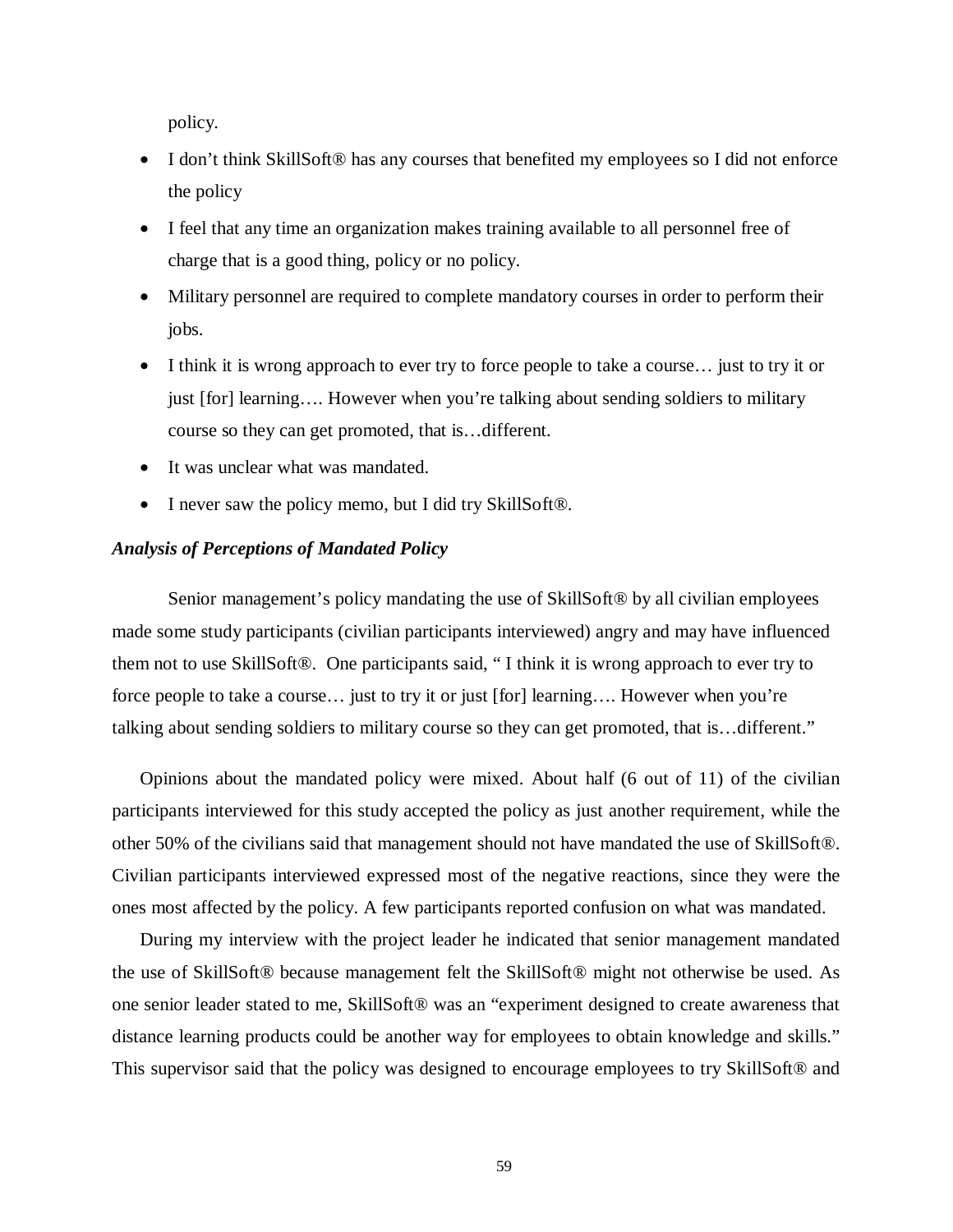not to penalize them if they chose not to take a course. There were clear differences in the views of supervisors and participants on the mandated use of SkillSoft® by civilian employees.

Positive reinforcement rather than a penalty (negative impact on the participant's performance appraisal) might have encouraged more participants to try SkillSoft®. The mandated policy may have had the unintended effect of discouraging employees from trying SkillSoft®.

## **Topic: Influence - Change**

Background**:** A few study participants describe change in reference to "the method of delivery of training" from going off-site to attend traditional classroom instruction to completing a course through the Internet/ Intranet using SkillSoft®.

#### *Interview Question*

(All interviewees were all asked this question*.*)

Explain your opinion about using SkillSoft® to complete a course

- By being required to use SkillSoft<sup>®</sup> I could not go out of the agency to receive particular training.
- Most people in this agency were just not willing to give up going to classroom instruction.
- Traditionally, we are taught in the military through classroom instruction. Yes, that is changing and has changed over the last number of years in the military. However, we still go to classroom with an instructor and learn and are given a book and that kind of instruction. But SkillSoft® is not like that because there are no books, and there are only guides to go through.
- I felt that learning through SkillSoft<sup>®</sup> was different than going out to class.
- I think that you have to be self-motivated and self-directed to go out there and complete that stuff (classes on SkillSoft®)…. Because it's not like having a teacher standing over your shoulder and saying, "Excuse me, this is your midterm. It is due."
- I'm not a self-directed leaner but with SkillSoft® you must be so I didn't finish my course.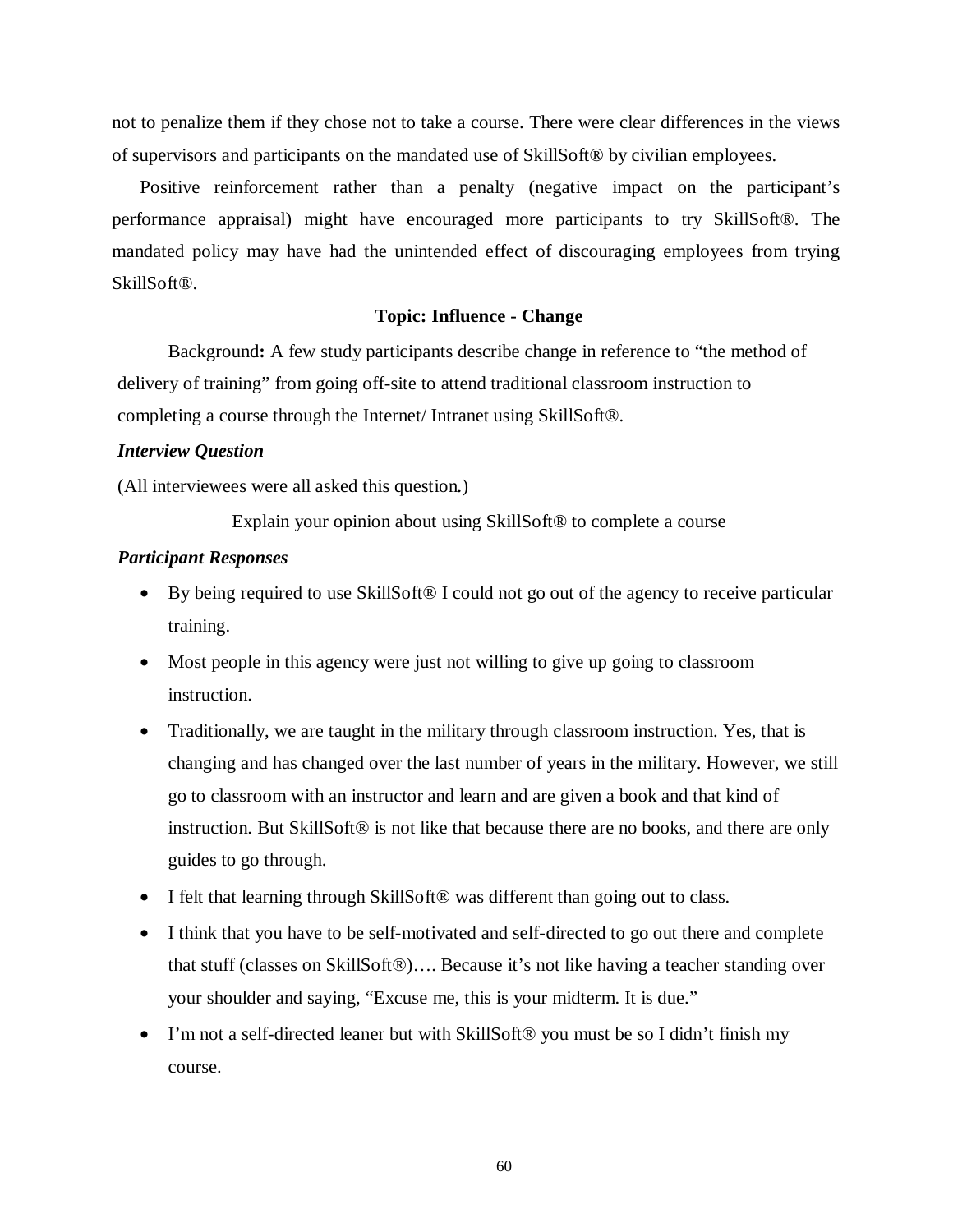- SkillSoft® was a change in the way I always had received my training and I didn't like that.
- I think that people are not inclined to make changes easily and with use of SkillSoft<sup>®</sup> there was change.
- SkillSoft<sup>®</sup> makes me uncomfortable for it is a different way to train.

#### *Analysis of Perceptions of Change*

 A few participants (n=2) said that they chose not to continue to use SkillSoft because they could not see any advantage to adopting the new technology. These interviewee's comments can best be summed up by this statement, "Traditionally, we are taught in the military through classroom instruction. Yes, that is changing and has changed over the last number of years in the military. However, we still go to classroom with an instructor and learn and are given a book and that kind of instruction. But SkillSoft® is not like that because there are no books, and there are only guides to go through."

 For these participants that could have meant a change in the way they obtained their knowledge and skills. SkillSoft® represented a move from traditional classroom instruction to the use of an e-learning program. These interviewees stated that they felt they were being asked to make a decision changing from traditional out-of-office classroom instruction to e learning.

## **SkillSoft® vs. Classroom Instruction**

The last section of findings includes one additional question that was asked to the study participants about taking a course through SkillSoft® compared to taking classroom instruction?

# *Topic: SkillSoft® vs. Classroom Instruction*

#### **Interview Question**

(All interviewees were all asked these questions to capture their perceptions.)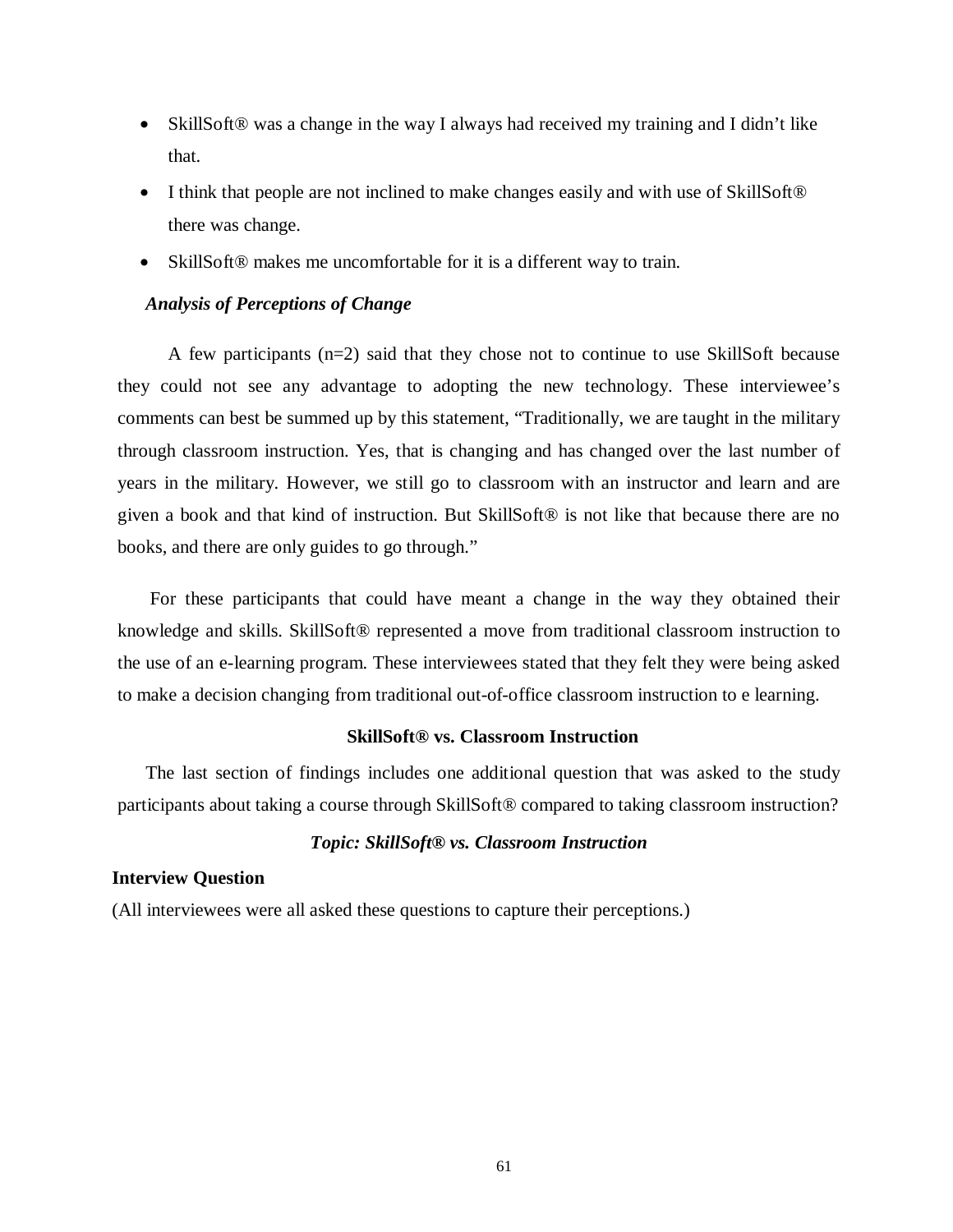## Compare and contrast SkillSoft® to classroom instruction?

## *Participant Responses*

- I feel that SkillSoft® puts the responsibility for learning on the student as opposed to on the instructor.
- My experience with SkillSoft®, is that you have to read the material; you have to go through slide-by-slide, answer the questions, and go through the scenario. But in the end, you're left to ask yourself "what [are] the most important things I need to know from this…." Whereas if you are in a classroom environment, the instructor and the students around you and the dialogue of the class can help direct you.
- The difference is [that] if you have the ability to motivate yourself, to learn on your own, to learn from a variety of different medi[a], then distance learning will work for you. But if you are not a self-starter and you need someone to impose strict guidelines upon you in a very structured, formalized environment, where you can ask questions, then distance learning is probably not the way you want to learn.
- I would say that using SkillSoft<sup>®</sup> is less traditional [pedagogical] in learning style.
- I perceived SkillSoft<sup>®</sup> as a different way to learn.

# *Analysis of using SkillSoft® vs Attending a traditional Class*

The typical responses was, " The difference is that, there is an instructor in front of you and you have classmates that you can interact with…while in SkillSoft® you have to be somewhat disciplined and be willing to sit there and look at a screen and read something. It is easier to stop, get up and walk away from a distance learning product than in the classroom." Some participants (n=11) expressed a preference for traditional classroom instruction outside the workplace. These participants felt they learned best when an instructor guided them, they were part of a classroom where there were other students to learn from and communicate with, and where they had a book to reinforce learning.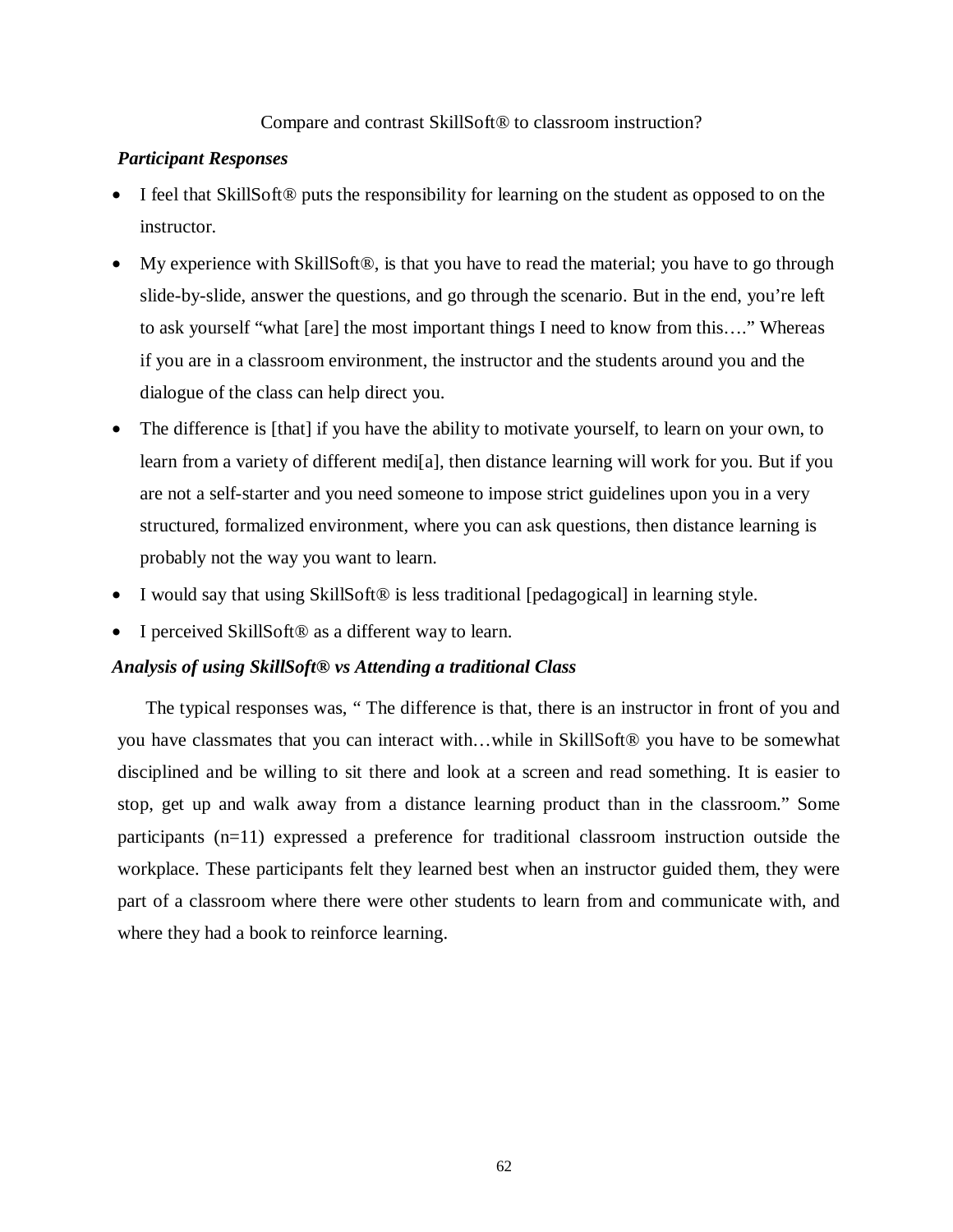These same participants indicated that they were not willing to give up traditional classroom instruction because they were accustomed to and comfortable with learning that way. A few of these participants did not want to give up the benefit of going offsite for training. This apparent unwillingness to forgo the traditional classroom experience and offsite instruction may have influenced some participants not to try or continue to use SkillSoft® to obtain their training.

#### **Key Findings**

Findings indicate that few study participants adopted SkillSoft® (i.e., many did not make SkillSoft® part of their learning process on a regular basis nor did they continue to access SkillSoft® courses to enhance their knowledge or skills). This finding is based upon the SkillSoft® Usage Reports dated after 1 March 2001 that indicated that only two study participants were still accessing SkillSoft®. A review of the Usage Reports for the entire study period indicated that only 39 out of 176 of potential users (those who were issued user IDs) accessed SkillSoft® and completed a course during the implementation period.

The primary influences that surfaced during the interviews with study participants were:

- Dynamic environment of the organization,
- Lack of time to attempt SkillSoft<sup>®</sup> due to competing requirements of work and family,
- Lack of job-related course offerings,
- Civilian participant defiance of the mandated policy,
- Lack of control over technical issues.

The data revealed that the military agency's *environment* with its continually changing mission, work environment, and high Optempo may have influenced the dissemination and adoption of SkillSoft® by *limiting the amount of time* that the study participants had to attempt and complete a SkillSoft® course at work. The findings suggest that most study participants preferred taking *courses that were job related* so they were better able to perform their job. Since SkillSoft® courses did not provide mission essential training, then SkillSoft®'s lack of job related courses may have influenced study participants not to try or continue to use the product.

 Analysis indicated that about half the civilian personnel interviewed did not like being mandated to take a SkillSoft® course. Their defiance to not follow senior management's policy and the inconsistency in implementing that *mandated policy* by some supervisors may have